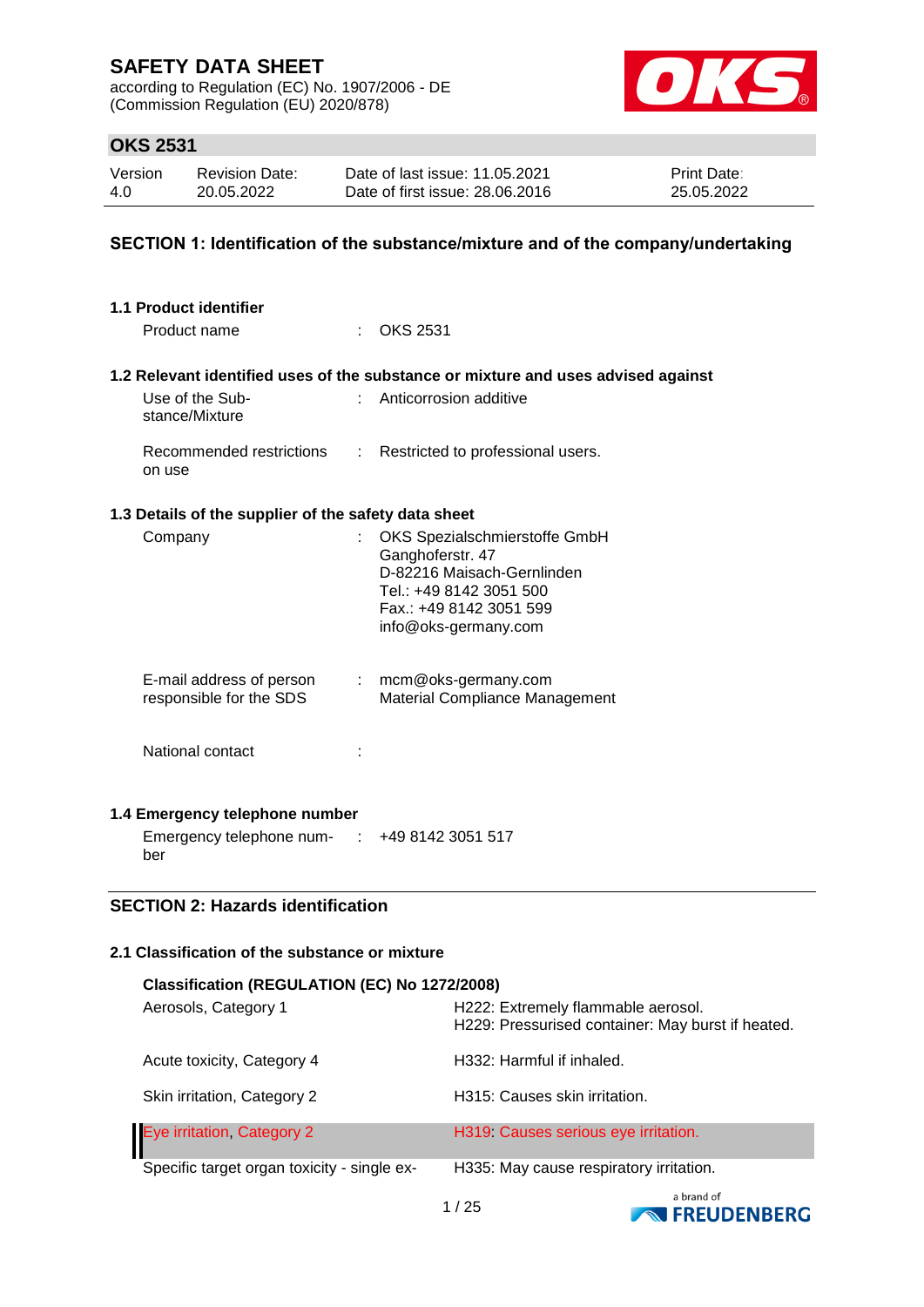according to Regulation (EC) No. 1907/2006 - DE (Commission Regulation (EU) 2020/878)



## **OKS 2531**

| Version | Revision Date: | Date of last issue: 11.05.2021  | <b>Print Date:</b> |
|---------|----------------|---------------------------------|--------------------|
| 4.0     | 20.05.2022     | Date of first issue: 28,06,2016 | 25.05.2022         |

posure, Category 3, Respiratory system

Specific target organ toxicity - repeated exposure, Category 2, hearing organs

H373: May cause damage to organs through prolonged or repeated exposure.

Aspiration hazard, Category 1 H304: May be fatal if swallowed and enters airways.

Long-term (chronic) aquatic hazard, Category 3

H412: Harmful to aquatic life with long lasting effects.

### **2.2 Label elements**

## **Labelling (REGULATION (EC) No 1272/2008)**

Hazard pictograms :

| $\sim$ $\sim$ $\sim$ $\sim$ $\sim$ $\sim$ $\sim$ $\sim$ |  |
|---------------------------------------------------------|--|
|                                                         |  |
|                                                         |  |

| Signal word              | Danger                                       |                                                                                                                                   |
|--------------------------|----------------------------------------------|-----------------------------------------------------------------------------------------------------------------------------------|
| <b>Hazard statements</b> | H <sub>222</sub><br>H <sub>229</sub><br>H304 | Extremely flammable aerosol.<br>Pressurised container: May burst if heated.<br>May be fatal if swallowed and enters air-<br>ways. |
|                          | H315                                         | Causes skin irritation.                                                                                                           |
|                          | H319                                         | Causes serious eye irritation.                                                                                                    |
|                          | H332                                         | Harmful if inhaled.                                                                                                               |
|                          | H335                                         | May cause respiratory irritation.                                                                                                 |
|                          | H373                                         | May cause damage to organs (hearing<br>organs) through prolonged or repeated ex-<br>posure.                                       |
|                          | H412                                         | Harmful to aquatic life with long lasting ef-<br>fects.                                                                           |
|                          |                                              |                                                                                                                                   |
| Precautionary statements | <b>Prevention:</b>                           |                                                                                                                                   |
|                          | P <sub>210</sub>                             | Keep away from heat, hot surfaces, sparks,<br>open flames and other ignition sources. No                                          |
|                          | P211                                         | smoking.<br>Do not spray on an open flame or other                                                                                |
|                          | P <sub>251</sub><br>P <sub>260</sub>         | ignition source.<br>Do not pierce or burn, even after use.<br>Do not breathe mist.                                                |
|                          | <b>Response:</b>                             |                                                                                                                                   |
|                          | P301 + P310                                  | IF SWALLOWED: Immediately call a                                                                                                  |
|                          | P331                                         | POISON CENTER/ doctor.<br>Do NOT induce vomiting.                                                                                 |
|                          | Storage:                                     |                                                                                                                                   |

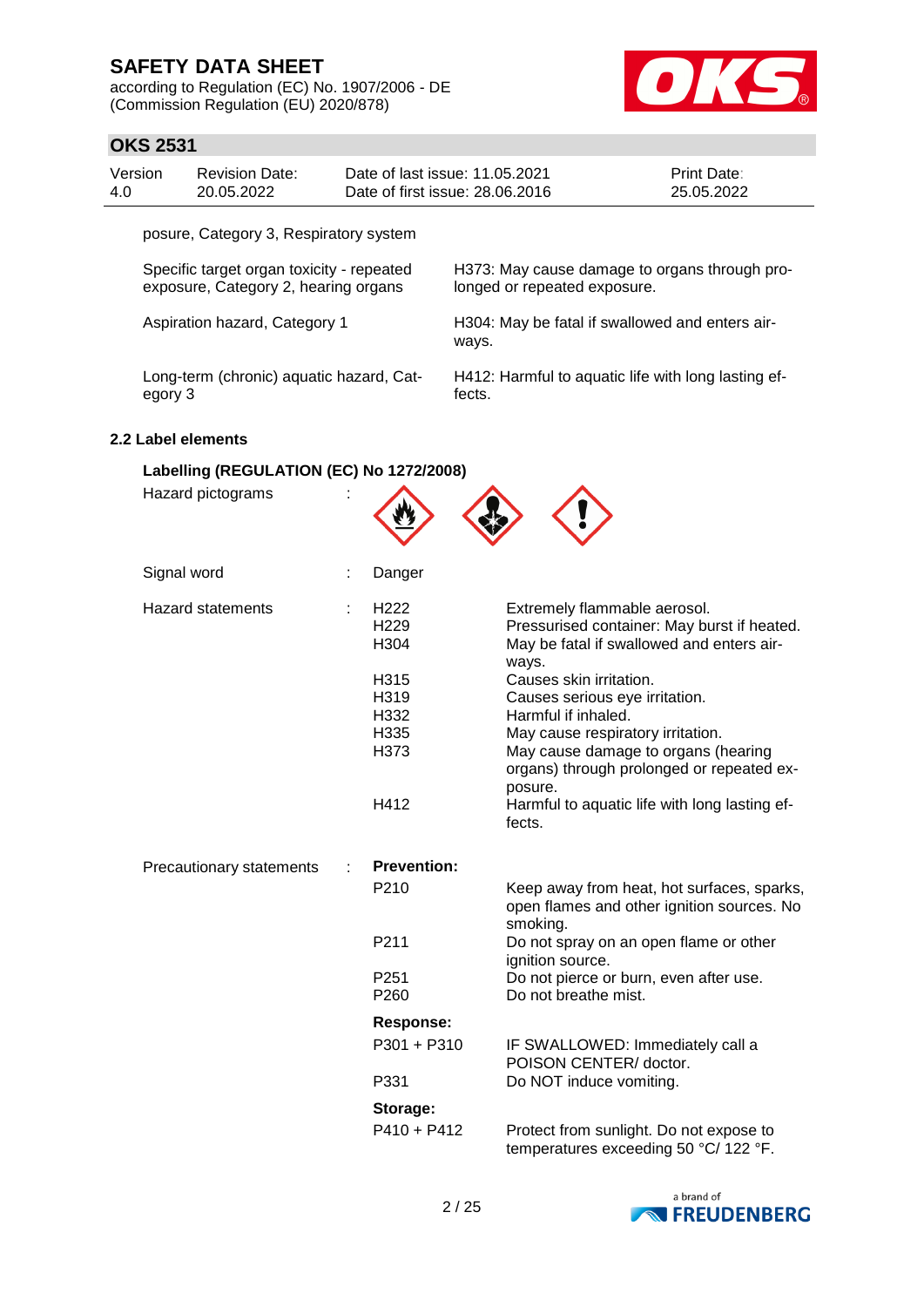according to Regulation (EC) No. 1907/2006 - DE (Commission Regulation (EU) 2020/878)



## **OKS 2531**

| Version | <b>Revision Date:</b> | Date of last issue: 11.05.2021  | Print Date: |
|---------|-----------------------|---------------------------------|-------------|
| 4.0     | 20.05.2022            | Date of first issue: 28,06,2016 | 25.05.2022  |

### **Hazardous components which must be listed on the label:**

xylene

ethylbenzene

### **2.3 Other hazards**

This substance/mixture contains no components considered to be either persistent, bioaccumulative and toxic (PBT), or very persistent and very bioaccumulative (vPvB) at levels of 0.1% or higher.

Ecological information: The substance/mixture does not contain components considered to have endocrine disrupting properties according to REACH Article 57(f) or Commission Delegated regulation (EU) 2017/2100 or Commission Regulation (EU) 2018/605 at levels of 0.1% or higher.

Toxicological information: The substance/mixture does not contain components considered to have endocrine disrupting properties according to REACH Article 57(f) or Commission Delegated regulation (EU) 2017/2100 or Commission Regulation (EU) 2018/605 at levels of 0.1% or higher.

### **SECTION 3: Composition/information on ingredients**

### **3.2 Mixtures**

Chemical nature : Active substance with propellant Solvent Metal powder

### **Components**

| Chemical name | CAS-No.<br>EC-No.<br>Index-No.<br>Registration number | Classification                                   | specific concen-<br>tration limit<br>M-Factor<br><b>Notes</b><br>Acute toxicity<br>estimate | Concentration<br>(% w/w) |
|---------------|-------------------------------------------------------|--------------------------------------------------|---------------------------------------------------------------------------------------------|--------------------------|
| xylene        | 1330-20-7                                             | Flam. Liq.3; H226                                |                                                                                             | $>= 30 - 50$             |
|               | 215-535-7                                             | Acute Tox.4; H332                                |                                                                                             |                          |
|               | 601-022-00-9                                          | Acute Tox.4; H312   Note C<br>Skin Irrit.2; H315 |                                                                                             |                          |
|               |                                                       | Asp. Tox.1; H304                                 |                                                                                             |                          |
| acetone       | 67-64-1                                               | Flam. Liq.2; H225                                |                                                                                             | $>= 1 - < 10$            |
|               | 200-662-2                                             | Eye Irrit.2; H319<br>STOT SE3; H336;             |                                                                                             |                          |
|               | 606-001-00-8                                          | <b>EUH066</b>                                    |                                                                                             |                          |
|               | 01-2119471330-49-<br>XXXX                             |                                                  |                                                                                             |                          |
|               |                                                       |                                                  |                                                                                             |                          |
| ethylbenzene  | 100-41-4, 100-41-4                                    | Flam. Lig.2; H225                                |                                                                                             | $>= 1 - < 10$            |
|               | 202-849-4                                             | Acute Tox.4; H332                                |                                                                                             |                          |
|               |                                                       | STOT RE2; H373                                   |                                                                                             |                          |

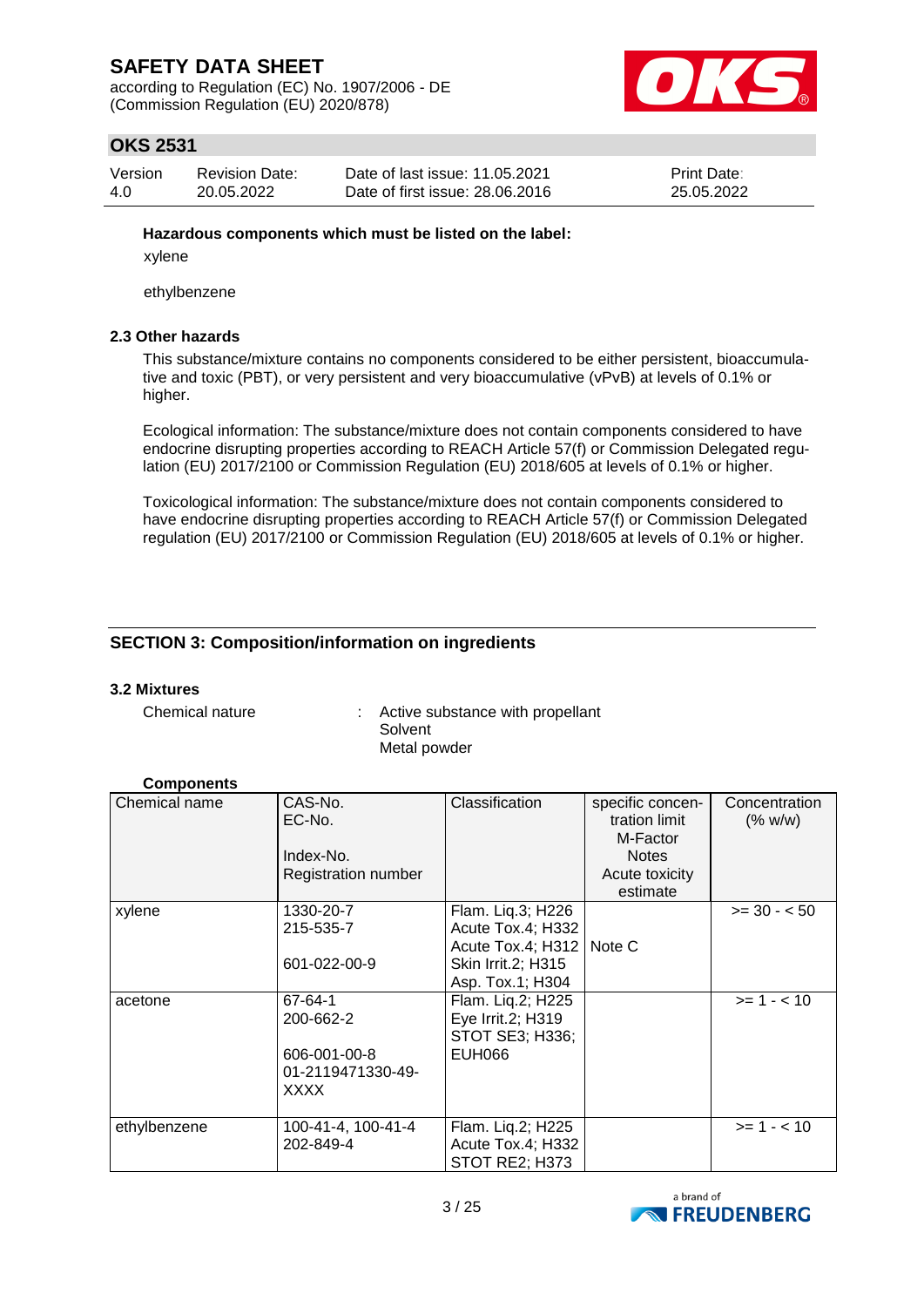according to Regulation (EC) No. 1907/2006 - DE (Commission Regulation (EU) 2020/878)



# **OKS 2531**

| UNƏ ZƏJI                                |                                     |                                                                            |                                                                   |                               |               |
|-----------------------------------------|-------------------------------------|----------------------------------------------------------------------------|-------------------------------------------------------------------|-------------------------------|---------------|
| Version<br>4.0                          | <b>Revision Date:</b><br>20.05.2022 |                                                                            | Date of last issue: 11.05.2021<br>Date of first issue: 28.06.2016 | Print Date:<br>25.05.2022     |               |
|                                         |                                     | 601-023-00-4                                                               | Asp. Tox.1; H304                                                  |                               |               |
| zinc powder - zinc<br>dust (stabilised) |                                     | 7440-66-6<br>231-175-3<br>030-001-01-9<br>01-2119467174-37-<br><b>XXXX</b> | Aquatic Acute1;<br>H400<br>Aquatic Chronic1;<br>H410              | M-Factor: 1/1                 | $>= 0.25 - 1$ |
|                                         |                                     | Substances with a workplace exposure limit :                               |                                                                   |                               |               |
| propane                                 |                                     | 74-98-6<br>200-827-9<br>601-003-00-5<br>01-2119486944-21-<br>XXXX          | Flam. Gas1A;<br>H <sub>220</sub><br>Press. GasCompr.<br>Gas; H280 | Note U (table<br>3.1)         | $>= 20 - 30$  |
| butane                                  |                                     | 106-97-8<br>203-448-7<br>601-004-00-0<br>01-2119474691-32-<br><b>XXXX</b>  | Flam. Gas1A;<br>H <sub>220</sub><br>Press. GasCompr.<br>Gas; H280 | Note U (table<br>3.1), Note C | $>= 10 - 20$  |
| isobutane                               |                                     | 75-28-5<br>200-857-2<br>601-004-00-0<br>01-2119485395-27-<br>XXXX          | Flam. Gas1A;<br>H <sub>220</sub><br>Press. GasCompr.<br>Gas; H280 | Note U (table<br>3.1), Note C | $>= 1 - 10$   |

For explanation of abbreviations see section 16.

## **SECTION 4: First aid measures**

### **4.1 Description of first aid measures**

| If inhaled              | Obtain medical attention.<br>Remove person to fresh air. If signs/symptoms continue, get<br>medical attention.<br>Keep patient warm and at rest.<br>If unconscious, place in recovery position and seek medical<br>advice.<br>Keep respiratory tract clear.<br>If breathing is irregular or stopped, administer artificial respira-<br>tion. |
|-------------------------|----------------------------------------------------------------------------------------------------------------------------------------------------------------------------------------------------------------------------------------------------------------------------------------------------------------------------------------------|
| In case of skin contact | : Take off all contaminated clothing immediately.<br>Wash off immediately with soap and plenty of water.<br>Get medical attention immediately if irritation develops and<br>persists.                                                                                                                                                        |

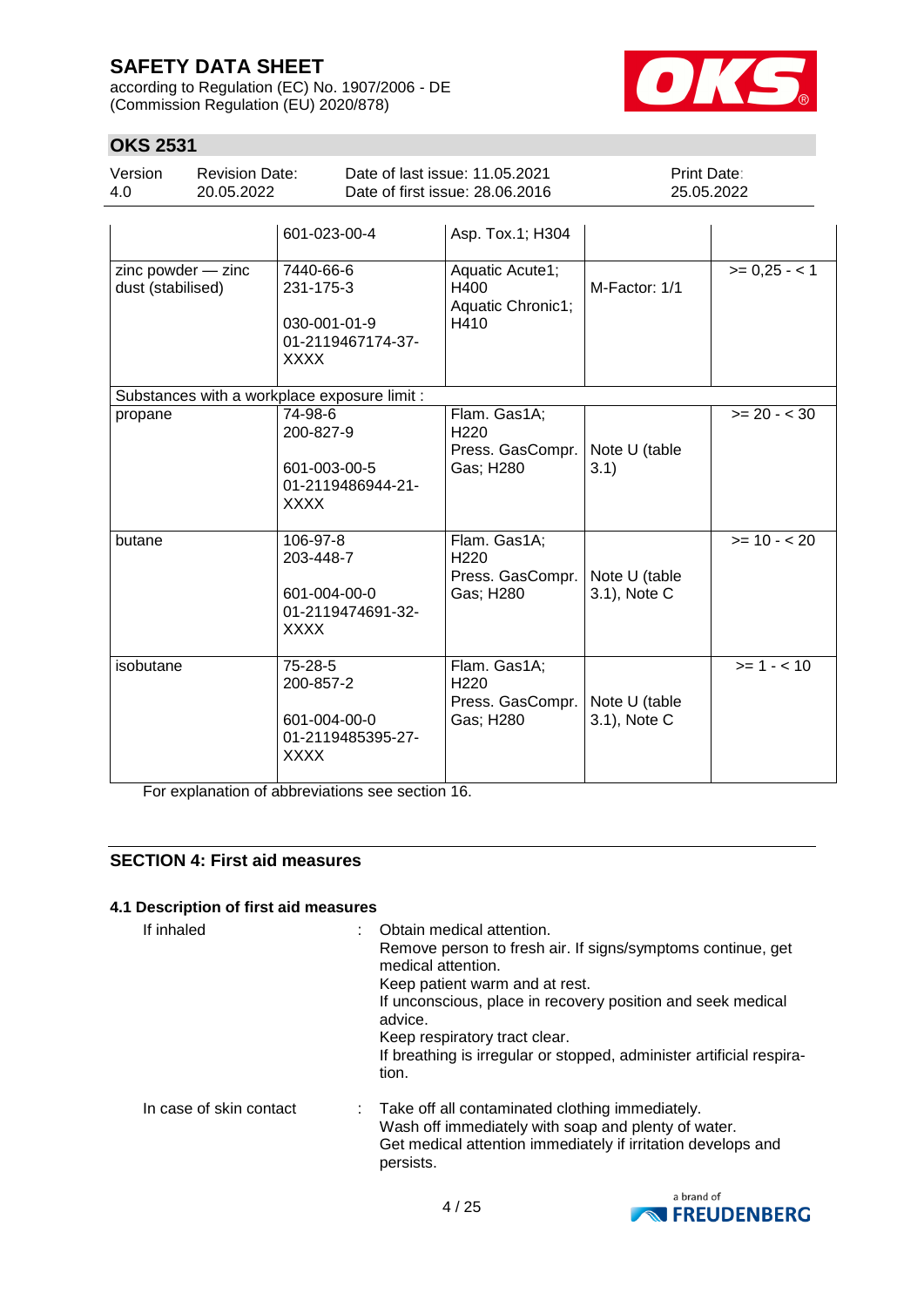according to Regulation (EC) No. 1907/2006 - DE (Commission Regulation (EU) 2020/878)



## **OKS 2531**

| Version<br>4.0 | <b>Revision Date:</b><br>20.05.2022 | Date of last issue: 11.05.2021<br>Date of first issue: 28,06,2016                                                                                                                                                          | Print Date:<br>25.05.2022 |
|----------------|-------------------------------------|----------------------------------------------------------------------------------------------------------------------------------------------------------------------------------------------------------------------------|---------------------------|
|                |                                     | Wash clothing before reuse.<br>Thoroughly clean shoes before reuse.                                                                                                                                                        |                           |
|                | In case of eye contact              | Rinse immediately with plenty of water, also under the eyelids,<br>for at least 10 minutes.<br>Seek medical advice.                                                                                                        |                           |
|                | If swallowed                        | Move the victim to fresh air.<br>Keep respiratory tract clear.<br>Do NOT induce vomiting.<br>Obtain medical attention.<br>Rinse mouth with water.<br>Aspiration hazard if swallowed - can enter lungs and cause<br>damage. |                           |
|                |                                     | 4.2 Most important symptoms and effects, both acute and delayed                                                                                                                                                            |                           |
| Symptoms       |                                     | Inhalation may provoke the following symptoms:<br>Unconsciousness<br><b>Dizziness</b><br><b>Drowsiness</b><br>Headache<br>Nausea<br><b>Tiredness</b><br>Skin contact may provoke the following symptoms:<br>Erythema       |                           |
|                |                                     | Aspiration may cause pulmonary oedema and pneumonitis.                                                                                                                                                                     |                           |
| <b>Risks</b>   |                                     | Risk of product entering the lungs on vomiting after ingestion.<br>Health injuries may be delayed.<br>Causes skin irritation.                                                                                              |                           |
|                |                                     | 4.3 Indication of any immediate medical attention and special treatment needed                                                                                                                                             |                           |

Treatment : Treat symptomatically.

# **SECTION 5: Firefighting measures**

### **5.1 Extinguishing media**

| Suitable extinguishing media : ABC powder |                         |
|-------------------------------------------|-------------------------|
| Unsuitable extinguishing<br>media         | : High volume water jet |

### **5.2 Special hazards arising from the substance or mixture**

| Specific hazards during fire- |  | : Fire Hazard                                               |
|-------------------------------|--|-------------------------------------------------------------|
| fighting                      |  | Do not let product enter drains.                            |
|                               |  | Contains gas under pressure; may explode if heated.         |
|                               |  | Beware of vapours accumulating to form explosive concentra- |

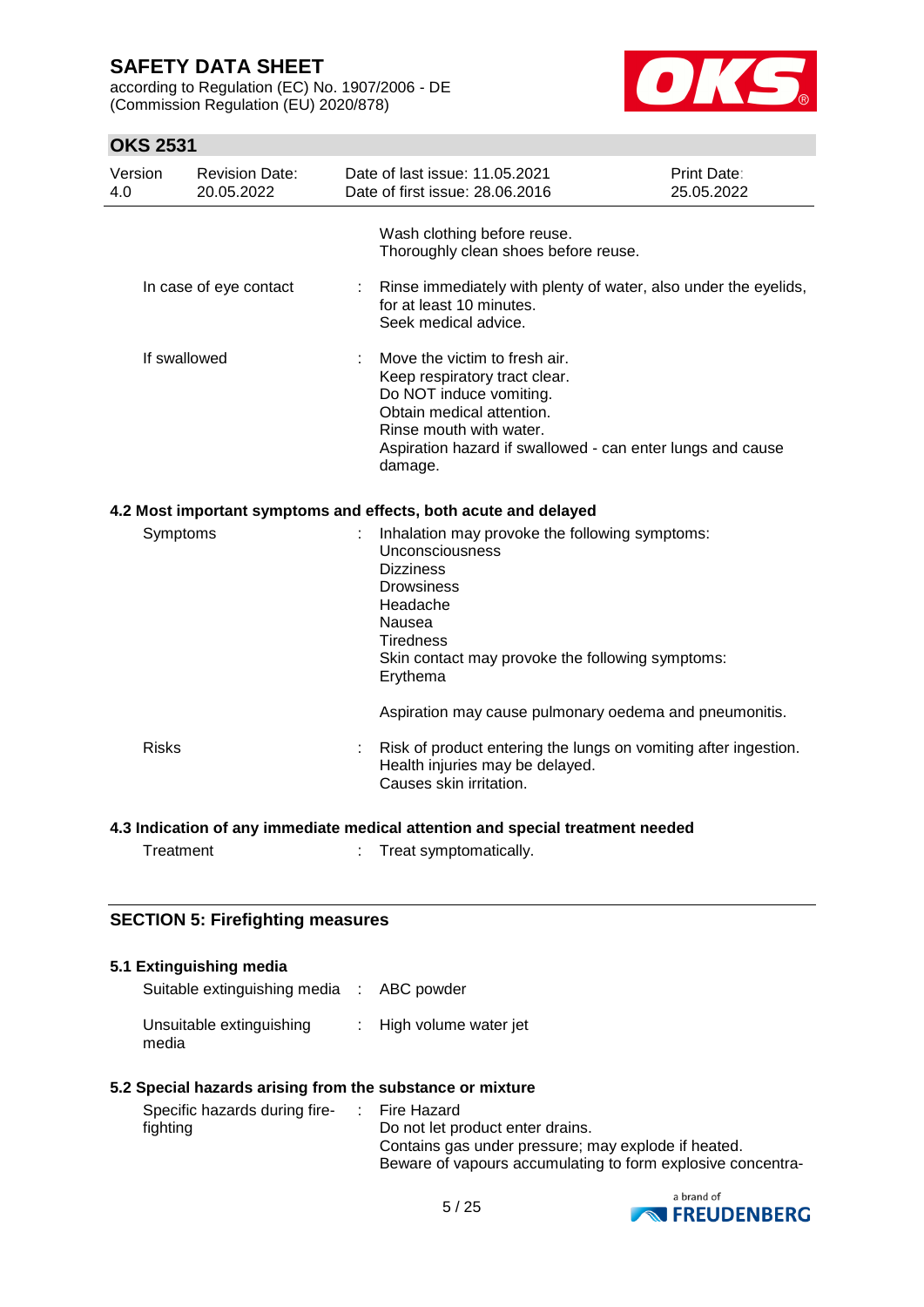according to Regulation (EC) No. 1907/2006 - DE (Commission Regulation (EU) 2020/878)



## **OKS 2531**

| Version<br>4.0 | <b>Revision Date:</b><br>20.05.2022                | Date of last issue: 11.05.2021<br>Date of first issue: 28,06,2016                                                                                                                          | <b>Print Date:</b><br>25.05.2022 |
|----------------|----------------------------------------------------|--------------------------------------------------------------------------------------------------------------------------------------------------------------------------------------------|----------------------------------|
|                |                                                    | tions. Vapours can accumulate in low areas.                                                                                                                                                |                                  |
|                | Hazardous combustion prod-:<br>ucts                | Carbon oxides                                                                                                                                                                              |                                  |
|                | 5.3 Advice for firefighters                        |                                                                                                                                                                                            |                                  |
|                | Special protective equipment :<br>for firefighters | In the event of fire, wear self-contained breathing apparatus.<br>Use personal protective equipment. Exposure to decomposi-<br>tion products may be a hazard to health.                    |                                  |
|                | Further information                                | Standard procedure for chemical fires.<br>Collect contaminated fire extinguishing water separately. This<br>must not be discharged into drains.<br>Cool containers/tanks with water spray. |                                  |

### **SECTION 6: Accidental release measures**

|                                                          | 6.1 Personal precautions, protective equipment and emergency procedures                                                                                                                                                                                                                               |
|----------------------------------------------------------|-------------------------------------------------------------------------------------------------------------------------------------------------------------------------------------------------------------------------------------------------------------------------------------------------------|
| Personal precautions                                     | : Evacuate personnel to safe areas.<br>Ensure adequate ventilation.<br>Remove all sources of ignition.<br>Do not breathe vapours or spray mist.<br>Refer to protective measures listed in sections 7 and 8.<br>Only qualified personnel equipped with suitable protective<br>equipment may intervene. |
| <b>6.2 Environmental precautions</b>                     |                                                                                                                                                                                                                                                                                                       |
| Environmental precautions                                | : Do not allow contact with soil, surface or ground water.<br>Prevent further leakage or spillage if safe to do so.<br>If the product contaminates rivers and lakes or drains inform<br>respective authorities.                                                                                       |
| 6.3 Methods and material for containment and cleaning up |                                                                                                                                                                                                                                                                                                       |
| Methods for cleaning up                                  | Contain spillage, and then collect with non-combustible ab-<br>t.<br>sorbent material, (e.g. sand, earth, diatomaceous earth, ver-<br>miculite) and place in container for disposal according to local                                                                                                |

### **6.4 Reference to other sections**

For personal protection see section 8.

## **SECTION 7: Handling and storage**

**7.1 Precautions for safe handling**



/ national regulations (see section 13).

Non-sparking tools should be used.

Keep in suitable, closed containers for disposal.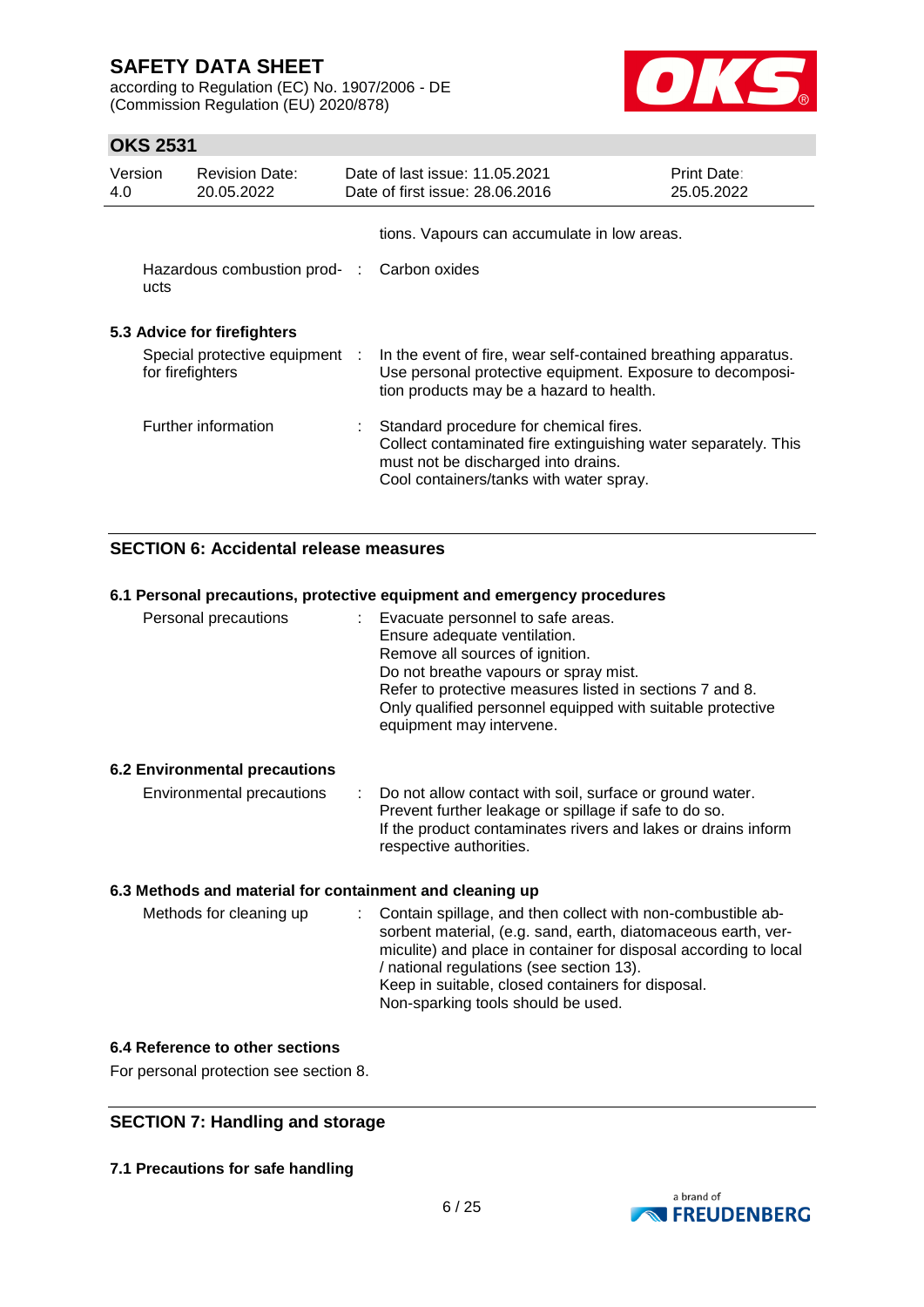according to Regulation (EC) No. 1907/2006 - DE (Commission Regulation (EU) 2020/878)



## **OKS 2531**

| Version<br><b>Revision Date:</b><br>4.0<br>20.05.2022            |    | Date of last issue: 11.05.2021<br>Date of first issue: 28.06.2016                                                                                                                                                                                                                                                                                                                                                                                                                                                                                                                                                                                                                                                                                                                                                                                                            | Print Date:<br>25.05.2022 |
|------------------------------------------------------------------|----|------------------------------------------------------------------------------------------------------------------------------------------------------------------------------------------------------------------------------------------------------------------------------------------------------------------------------------------------------------------------------------------------------------------------------------------------------------------------------------------------------------------------------------------------------------------------------------------------------------------------------------------------------------------------------------------------------------------------------------------------------------------------------------------------------------------------------------------------------------------------------|---------------------------|
| Advice on safe handling                                          |    | Do not use in areas without adequate ventilation.<br>Do not breathe vapours or spray mist.<br>In case of insufficient ventilation, wear suitable respiratory<br>equipment.<br>Avoid contact with skin and eyes.<br>For personal protection see section 8.<br>Keep away from fire, sparks and heated surfaces.<br>Smoking, eating and drinking should be prohibited in the ap-<br>plication area.<br>Wash hands and face before breaks and immediately after<br>handling the product.<br>Do not get in eyes or mouth or on skin.<br>Do not get on skin or clothing.<br>Do not ingest.<br>Do not use sparking tools.<br>These safety instructions also apply to empty packaging which<br>may still contain product residues.<br>Pressurized container: protect from sunlight and do not ex-<br>pose to temperatures exceeding 50 °C. Do not pierce or burn,<br>even after use. |                           |
| Hygiene measures                                                 |    | Wash face, hands and any exposed skin thoroughly after<br>handling.                                                                                                                                                                                                                                                                                                                                                                                                                                                                                                                                                                                                                                                                                                                                                                                                          |                           |
| 7.2 Conditions for safe storage, including any incompatibilities |    |                                                                                                                                                                                                                                                                                                                                                                                                                                                                                                                                                                                                                                                                                                                                                                                                                                                                              |                           |
| Requirements for storage<br>areas and containers                 |    | BEWARE: Aerosol is pressurized. Keep away from direct sun<br>exposure and temperatures over 50 °C. Do not open by force<br>or throw into fire even after use. Do not spray on flames or<br>red-hot objects. Store in accordance with the particular na-<br>tional regulations.                                                                                                                                                                                                                                                                                                                                                                                                                                                                                                                                                                                               |                           |
| Storage class (TRGS 510)                                         | ÷. | 2B, Aerosol cans and lighters                                                                                                                                                                                                                                                                                                                                                                                                                                                                                                                                                                                                                                                                                                                                                                                                                                                |                           |
| 7.3 Specific end use(s)<br>Specific use(s)                       |    | Specific instructions for handling, not required.                                                                                                                                                                                                                                                                                                                                                                                                                                                                                                                                                                                                                                                                                                                                                                                                                            |                           |

## **SECTION 8: Exposure controls/personal protection**

### **8.1 Control parameters**

### **Occupational Exposure Limits**

| Components | CAS-No.                                                                           | Value type (Form | Control parameters | <b>Basis</b>   |  |  |
|------------|-----------------------------------------------------------------------------------|------------------|--------------------|----------------|--|--|
|            |                                                                                   | of exposure)     |                    |                |  |  |
| xylene     | 1330-20-7                                                                         | TWA              | 50 ppm             | 2000/39/EC     |  |  |
|            |                                                                                   |                  | 221 mg/m3          | $(2000-06-16)$ |  |  |
|            | Further information: Identifies the possibility of significant uptake through the |                  |                    |                |  |  |
|            | skin, Indicative                                                                  |                  |                    |                |  |  |
|            |                                                                                   | <b>STEL</b>      | $100$ ppm          | 2000/39/EC     |  |  |
|            |                                                                                   |                  | 442 mg/m3          | $(2000-06-16)$ |  |  |

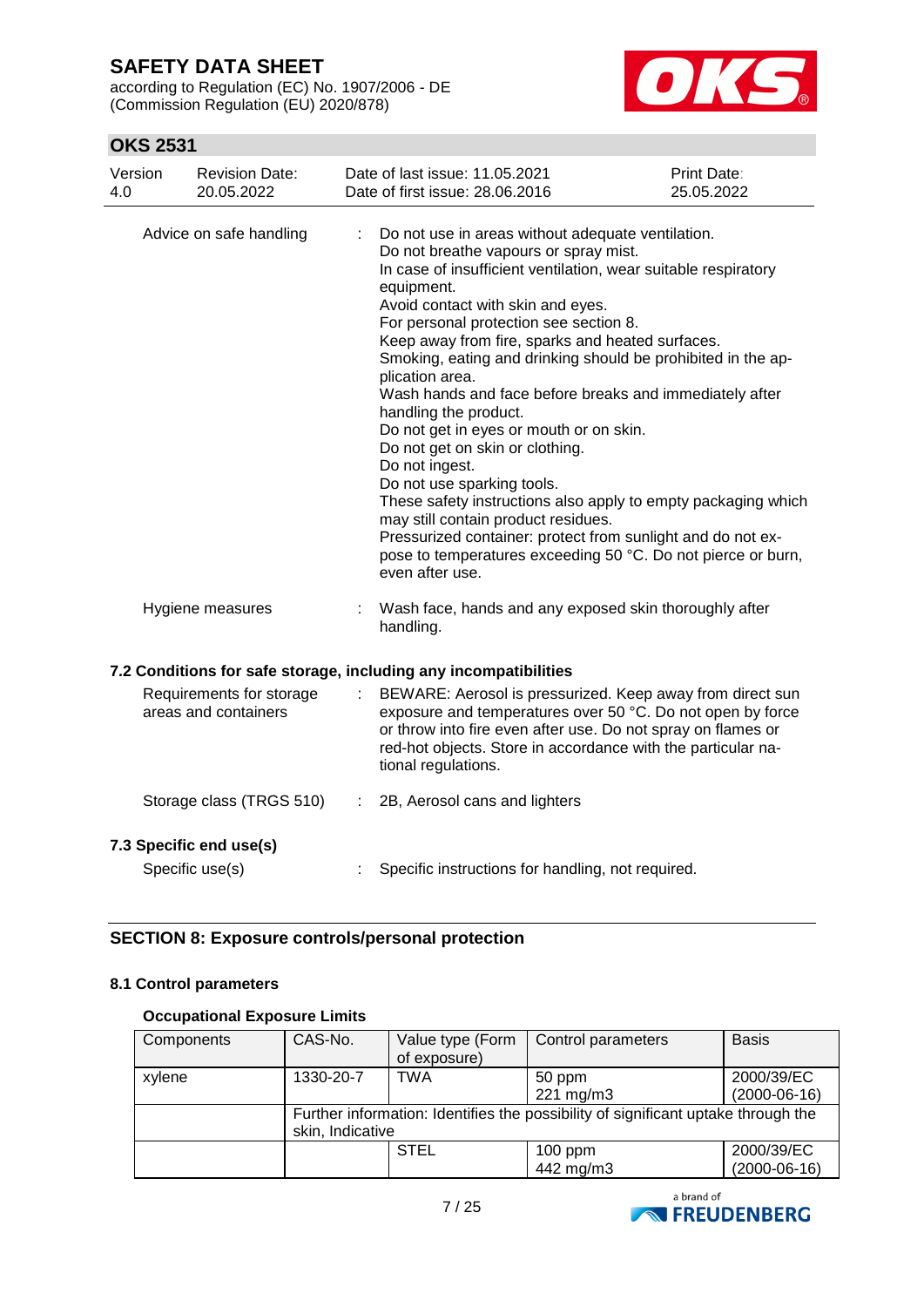according to Regulation (EC) No. 1907/2006 - DE (Commission Regulation (EU) 2020/878)



 $\mathbf{r}$ 

# **OKS 2531**

| Version | <b>Revision Date:</b> | Date of last issue: 11.05.2021  | <b>Print Date:</b> |
|---------|-----------------------|---------------------------------|--------------------|
| 4.0     | 20.05.2022            | Date of first issue: 28.06.2016 | 25.05.2022         |
|         |                       |                                 |                    |

|              | skin, Indicative |                                                 | Further information: Identifies the possibility of significant uptake through the                                                                            |                                             |
|--------------|------------------|-------------------------------------------------|--------------------------------------------------------------------------------------------------------------------------------------------------------------|---------------------------------------------|
|              |                  | <b>AGW</b>                                      | 50 ppm<br>220 mg/m3                                                                                                                                          | <b>DE TRGS</b><br>900<br>$(2020 - 10 - 02)$ |
|              |                  | Peak-limit: excursion factor (category): 2;(II) |                                                                                                                                                              |                                             |
|              |                  | Further information: Skin absorption            |                                                                                                                                                              |                                             |
| propane      | 74-98-6          | <b>AGW</b>                                      | 1.000 ppm<br>1.800 mg/m3                                                                                                                                     | <b>DE TRGS</b><br>900<br>$(2006 - 01 - 01)$ |
|              |                  | Peak-limit: excursion factor (category): 4;(II) |                                                                                                                                                              |                                             |
| butane       | 106-97-8         | <b>AGW</b>                                      | 1.000 ppm<br>2.400 mg/m3                                                                                                                                     | <b>DE TRGS</b><br>900<br>$(2006 - 01 - 01)$ |
|              |                  | Peak-limit: excursion factor (category): 4;(II) |                                                                                                                                                              |                                             |
| isobutane    | 75-28-5          | <b>AGW</b>                                      | 1.000 ppm<br>2.400 mg/m3                                                                                                                                     | <b>DE TRGS</b><br>900<br>$(2006 - 01 - 01)$ |
|              |                  | Peak-limit: excursion factor (category): 4;(II) |                                                                                                                                                              |                                             |
| acetone      | 67-64-1          | <b>TWA</b>                                      | 500 ppm<br>1.210 mg/m3                                                                                                                                       | 2000/39/EC<br>$(2000-06-16)$                |
|              |                  | Further information: Indicative                 |                                                                                                                                                              |                                             |
|              |                  | <b>AGW</b>                                      | 500 ppm<br>1.200 mg/m3                                                                                                                                       | <b>DE TRGS</b><br>900<br>$(2015-03-02)$     |
|              |                  | Peak-limit: excursion factor (category): 2;(I)  |                                                                                                                                                              |                                             |
|              |                  |                                                 | Further information: When there is compliance with the OEL and biological<br>tolerance values, there is no risk of harming the unborn child                  |                                             |
| ethylbenzene | $100 - 41 - 4$   | <b>TWA</b>                                      | 100 ppm<br>442 mg/m3                                                                                                                                         | 2000/39/EC<br>$(2000-06-16)$                |
|              | skin, Indicative |                                                 | Further information: Identifies the possibility of significant uptake through the                                                                            |                                             |
|              |                  | <b>STEL</b>                                     | 200 ppm<br>884 mg/m3                                                                                                                                         | 2000/39/EC<br>$(2000-06-16)$                |
|              | skin, Indicative |                                                 | Further information: Identifies the possibility of significant uptake through the                                                                            |                                             |
|              |                  | <b>AGW</b>                                      | 20 ppm<br>88 mg/m3                                                                                                                                           | <b>DE TRGS</b><br>900<br>$(2015 - 11 - 06)$ |
|              |                  | Peak-limit: excursion factor (category): 2;(II) |                                                                                                                                                              |                                             |
|              |                  |                                                 | Further information: Skin absorption, When there is compliance with the OEL<br>and biological tolerance values, there is no risk of harming the unborn child |                                             |

### **Biological occupational exposure limits**

| Substance name | CAS-No.   | Control parameters                                             | Sampling time                                           | <b>Basis</b>                              |
|----------------|-----------|----------------------------------------------------------------|---------------------------------------------------------|-------------------------------------------|
| xylene         | 1330-20-7 | methylhippuric acid<br>(all isomers): 2.000<br>mg/l<br>(Urine) | Immediately after<br>exposure or after<br>working hours | <b>TRGS 903</b><br>$(2021 - 01 -$<br>(13) |
| acetone        | 67-64-1   | Acetone: 80 mg/l<br>(Urine)                                    | Immediately after<br>exposure or after<br>working hours | <b>TRGS 903</b><br>$(2004 - 08 -$<br>01)  |

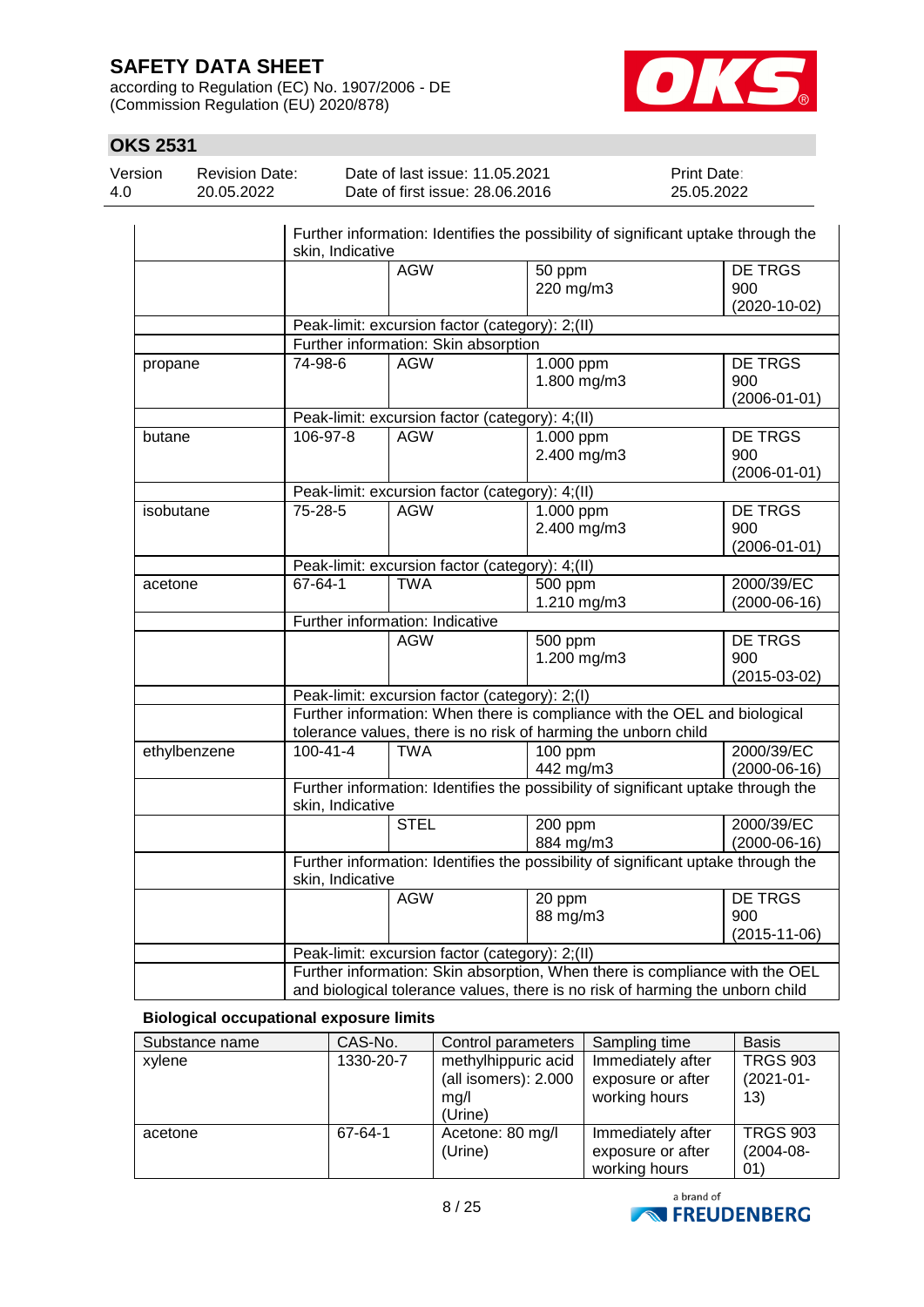according to Regulation (EC) No. 1907/2006 - DE (Commission Regulation (EU) 2020/878)



## **OKS 2531**

| Version | Revision Date: | Date of last issue: 11.05.2021  | <b>Print Date:</b> |
|---------|----------------|---------------------------------|--------------------|
| -4.0    | 20.05.2022     | Date of first issue: 28.06.2016 | 25.05.2022         |
|         |                |                                 |                    |

| ethylbenzene | $100 - 41 - 4$ | mandelic acid $+$<br>phenylglyoxylic<br>acid: $250$ mg/g<br>Creatinine<br>(Urine) | Immediately after<br>exposure or after<br>working hours | <b>TRGS 903</b><br>$(2017-06-$<br>08) |
|--------------|----------------|-----------------------------------------------------------------------------------|---------------------------------------------------------|---------------------------------------|
|--------------|----------------|-----------------------------------------------------------------------------------|---------------------------------------------------------|---------------------------------------|

## **Derived No Effect Level (DNEL) according to Regulation (EC) No. 1907/2006:**

| Substance name                              | End Use        | <b>Exposure routes</b> | Potential health ef-          | Value            |
|---------------------------------------------|----------------|------------------------|-------------------------------|------------------|
|                                             |                |                        | fects                         |                  |
| $zinc$ powder $-$ zinc<br>dust (stabilised) | <b>Workers</b> | Inhalation             | Long-term systemic<br>effects | $5 \text{ mg/m}$ |
|                                             | <b>Workers</b> | Skin contact           | Long-term systemic<br>effects | 83 mg/kg         |

### **Predicted No Effect Concentration (PNEC) according to Regulation (EC) No. 1907/2006:**

| Substance name                  | <b>Environmental Compartment</b>          | Value         |
|---------------------------------|-------------------------------------------|---------------|
| zinc powder - zinc dust (stabi- | Fresh water                               | $0,0206$ mg/l |
| lised)                          |                                           |               |
|                                 | Fresh water sediment                      | 235,6 mg/kg   |
|                                 | Marine water                              | 0,0061 mg/l   |
|                                 | Marine sediment                           | 121 $mg/kg$   |
|                                 | Microbiological Activity in Sewage Treat- | $0,052$ mg/l  |
|                                 | ment Systems                              |               |
|                                 | Soil                                      | 106,8 mg/kg   |

### **8.2 Exposure controls**

### **Engineering measures**

Use only in an area equipped with explosion proof exhaust ventilation. Handle only in a place equipped with local exhaust (or other appropriate exhaust).

### **Personal protective equipment**

| Eye protection                                                        | Safety glasses with side-shields                                                                                                                                                                                                                                                                                                              |
|-----------------------------------------------------------------------|-----------------------------------------------------------------------------------------------------------------------------------------------------------------------------------------------------------------------------------------------------------------------------------------------------------------------------------------------|
| Hand protection<br>Material<br>Break through time<br>Protective index | : Fluorinated rubber<br>$:$ > 10 min<br>: Class 1                                                                                                                                                                                                                                                                                             |
| Remarks                                                               | : Wear protective gloves. The break through time depends<br>amongst other things on the material, the thickness and the<br>type of glove and therefore has to be measured for each<br>case.<br>The selected protective gloves have to satisfy the specifica-<br>tions of Regulation (EU) 2016/425 and the standard EN 374<br>derived from it. |
| Skin and body protection                                              | Choose body protection in relation to its type, to the concen-<br>tration and amount of dangerous substances, and to the spe-<br>cific work-place.                                                                                                                                                                                            |
| Respiratory protection                                                | Respirator with combination filter for vapour/particulate (EN                                                                                                                                                                                                                                                                                 |

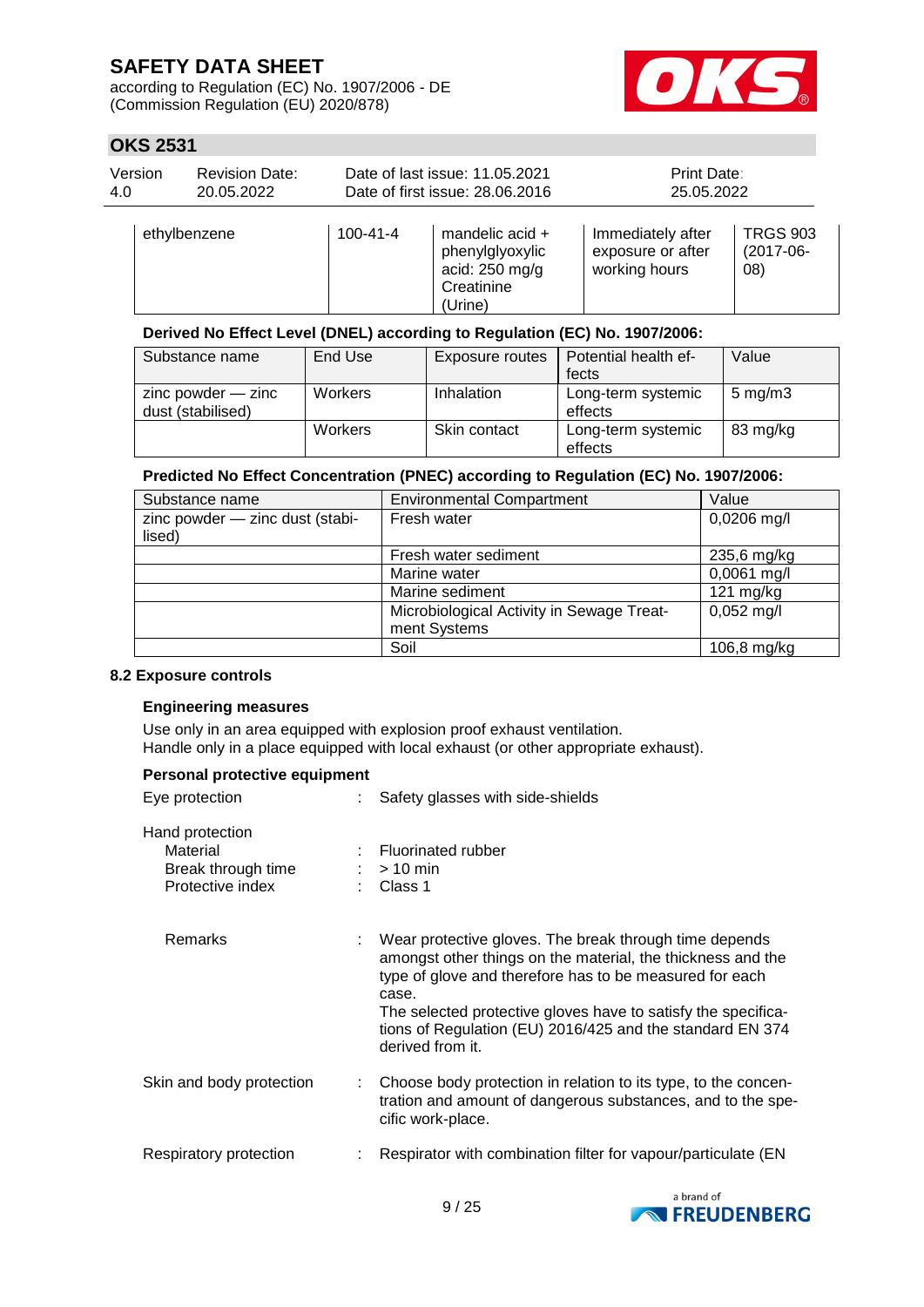according to Regulation (EC) No. 1907/2006 - DE (Commission Regulation (EU) 2020/878)



## **OKS 2531**

| Version<br>4.0 | <b>Revision Date:</b><br>20.05.2022 | Date of last issue: 11.05.2021<br>Date of first issue: 28.06.2016                                                                                                                       | <b>Print Date:</b><br>25.05.2022 |
|----------------|-------------------------------------|-----------------------------------------------------------------------------------------------------------------------------------------------------------------------------------------|----------------------------------|
|                |                                     | 141)<br>Short term only                                                                                                                                                                 |                                  |
|                |                                     | Use respiratory protection unless adequate local exhaust ven-<br>tilation is provided or exposure assessment demonstrates that<br>exposures are within recommended exposure guidelines. |                                  |
|                | Filter type                         | ABEK-P3-filter                                                                                                                                                                          |                                  |
|                | Protective measures                 | : The type of protective equipment must be selected according<br>to the concentration and amount of the dangerous substance<br>at the specific workplace.                               |                                  |

## **SECTION 9: Physical and chemical properties**

### **9.1 Information on basic physical and chemical properties**

| Physical state                                                  |                | aerosol                                                       |
|-----------------------------------------------------------------|----------------|---------------------------------------------------------------|
| Colour                                                          |                | silver                                                        |
| Odour                                                           |                | characteristic                                                |
| <b>Odour Threshold</b>                                          |                | No data available                                             |
|                                                                 |                |                                                               |
| Melting point/range                                             |                | No data available                                             |
| Boiling point/boiling range                                     | ÷              | $-161$ °C (1.013 hPa)                                         |
| Flammability (solid, gas)                                       | $\mathbb{R}^n$ | Extremely flammable aerosol.                                  |
| Upper explosion limit / Upper : 10,9 %(V)<br>flammability limit |                |                                                               |
| Lower explosion limit / Lower : 1,1 %(V)<br>flammability limit  |                |                                                               |
| Flash point                                                     | ÷              | $-60 °C$<br>Method: Abel-Pensky                               |
| Auto-ignition temperature                                       | ÷.             | No data available                                             |
| Decomposition temperature                                       | ÷              | No data available                                             |
| pH                                                              |                | Not applicable<br>substance/mixture is non-soluble (in water) |

Viscosity

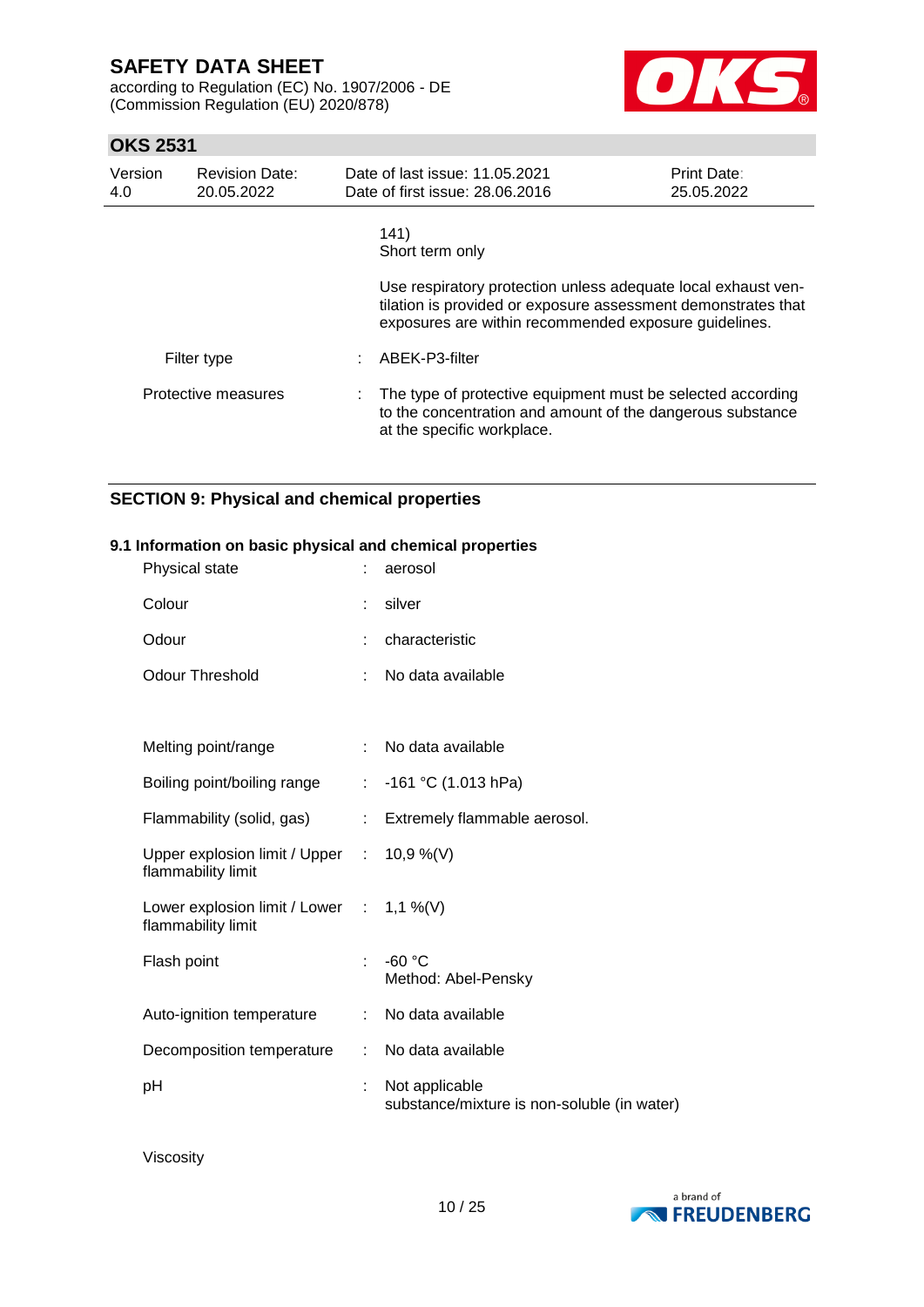**OKS 2531**

according to Regulation (EC) No. 1907/2006 - DE (Commission Regulation (EU) 2020/878)



| 4.0 | Version             | <b>Revision Date:</b><br>20.05.2022 |                       | Date of last issue: 11.05.2021<br>Date of first issue: 28.06.2016    | Print Date:<br>25.05.2022 |
|-----|---------------------|-------------------------------------|-----------------------|----------------------------------------------------------------------|---------------------------|
|     |                     | Viscosity, dynamic                  | $\mathbb{Z}^{\times}$ | No data available                                                    |                           |
|     |                     | Viscosity, kinematic                | ÷.                    | $<$ 20,5 mm2/s (40 °C)                                               |                           |
|     | Solubility(ies)     | Water solubility                    | ÷                     | insoluble                                                            |                           |
|     |                     | Solubility in other solvents        | ÷                     | No data available                                                    |                           |
|     | octanol/water       | Partition coefficient: n-           | ÷                     | No data available                                                    |                           |
|     |                     | Vapour pressure                     | $\mathbb{Z}^{\times}$ | 5.500 hPa (20 °C)                                                    |                           |
|     |                     | Relative density                    |                       | 0,66(20 °C)<br>Reference substance: Water<br>The value is calculated |                           |
|     | Density             |                                     | t                     | 0,66 g/cm3<br>(20 °C)                                                |                           |
|     | <b>Bulk density</b> |                                     |                       | No data available                                                    |                           |
|     |                     | Relative vapour density             | ÷                     | No data available                                                    |                           |
|     |                     | 9.2 Other information               |                       |                                                                      |                           |
|     | Explosives          |                                     |                       | Not explosive                                                        |                           |
|     |                     | Oxidizing properties                | t                     | No data available                                                    |                           |
|     | Self-ignition       |                                     |                       | No data available                                                    |                           |
|     |                     | Metal corrosion rate                | ÷                     | Not corrosive to metals                                              |                           |
|     |                     | Evaporation rate                    |                       | No data available                                                    |                           |
|     |                     | Sublimation point                   |                       | No data available                                                    |                           |

## **SECTION 10: Stability and reactivity**

### **10.1 Reactivity**

No hazards to be specially mentioned.

### **10.2 Chemical stability**

Stable under normal conditions.

### **10.3 Possibility of hazardous reactions**

Hazardous reactions : No dangerous reaction known under conditions of normal use.

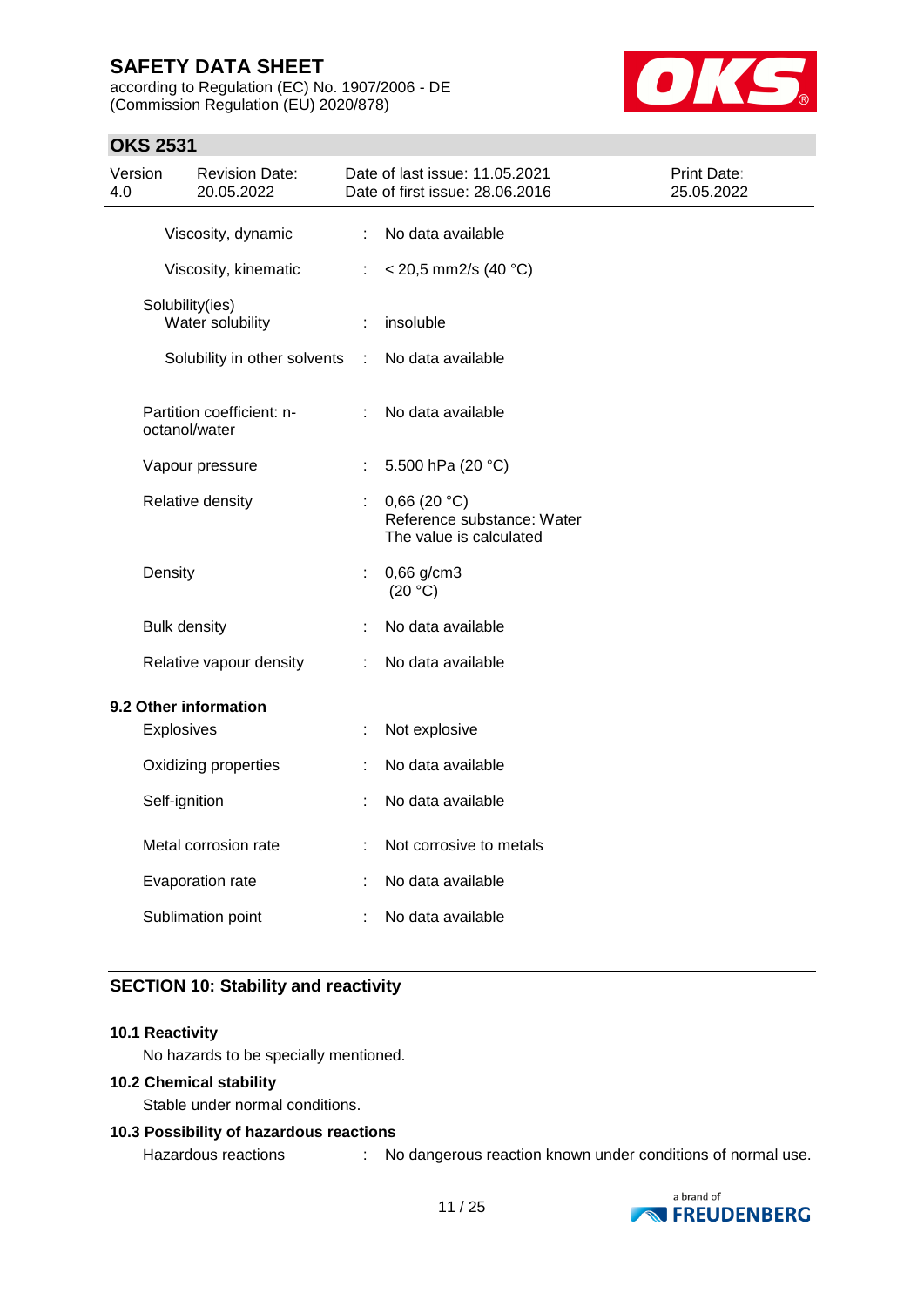according to Regulation (EC) No. 1907/2006 - DE (Commission Regulation (EU) 2020/878)



## **OKS 2531**

| Version | <b>Revision Date:</b> | Date of last issue: 11.05.2021  | <b>Print Date:</b> |
|---------|-----------------------|---------------------------------|--------------------|
| 4.0     | 20.05.2022            | Date of first issue: 28,06,2016 | 25.05.2022         |

| 10.4 Conditions to avoid |                                                                                                    |
|--------------------------|----------------------------------------------------------------------------------------------------|
| Conditions to avoid      | Heat, flames and sparks.<br>Strong sunlight for prolonged periods.<br>Risk of receptacle bursting. |

### **10.5 Incompatible materials**

Materials to avoid : Oxidizing agents

# **10.6 Hazardous decomposition products**

No decomposition if stored and applied as directed.

## **SECTION 11: Toxicological information**

### **11.1 Information on hazard classes as defined in Regulation (EC) No 1272/2008**

| <b>Acute toxicity</b>                  |                                                                                                                                                               |
|----------------------------------------|---------------------------------------------------------------------------------------------------------------------------------------------------------------|
| <b>Product:</b><br>Acute oral toxicity | Remarks: This information is not available.                                                                                                                   |
|                                        |                                                                                                                                                               |
| Acute inhalation toxicity              | LC50 (Rat): $> 1,0 - 5$ mg/l<br>Test atmosphere: dust/mist<br>Assessment: The component/mixture is moderately toxic after<br>short term inhalation.           |
|                                        | Remarks: Harmful by inhalation.<br>Irritating to respiratory system.                                                                                          |
|                                        | Symptoms: Inhalation may provoke the following symptoms:,<br>Respiratory disorder, Local irritation, Respiratory disorders                                    |
| Acute dermal toxicity                  | Symptoms: Redness, Local irritation                                                                                                                           |
|                                        | Acute toxicity estimate: $> 2.000$ mg/kg<br>Method: Calculation method                                                                                        |
| <b>Components:</b>                     |                                                                                                                                                               |
| xylene:                                |                                                                                                                                                               |
| Acute inhalation toxicity              | LC50 (Rat): 21 mg/l<br>Exposure time: 4 h<br>Test atmosphere: vapour<br>Assessment: The component/mixture is moderately toxic after<br>short term inhalation. |
| Acute dermal toxicity                  | LD50 Dermal $(Rat):$ > 1.000 mg/kg<br>Assessment: The component/mixture is moderately toxic after<br>single contact with skin.                                |

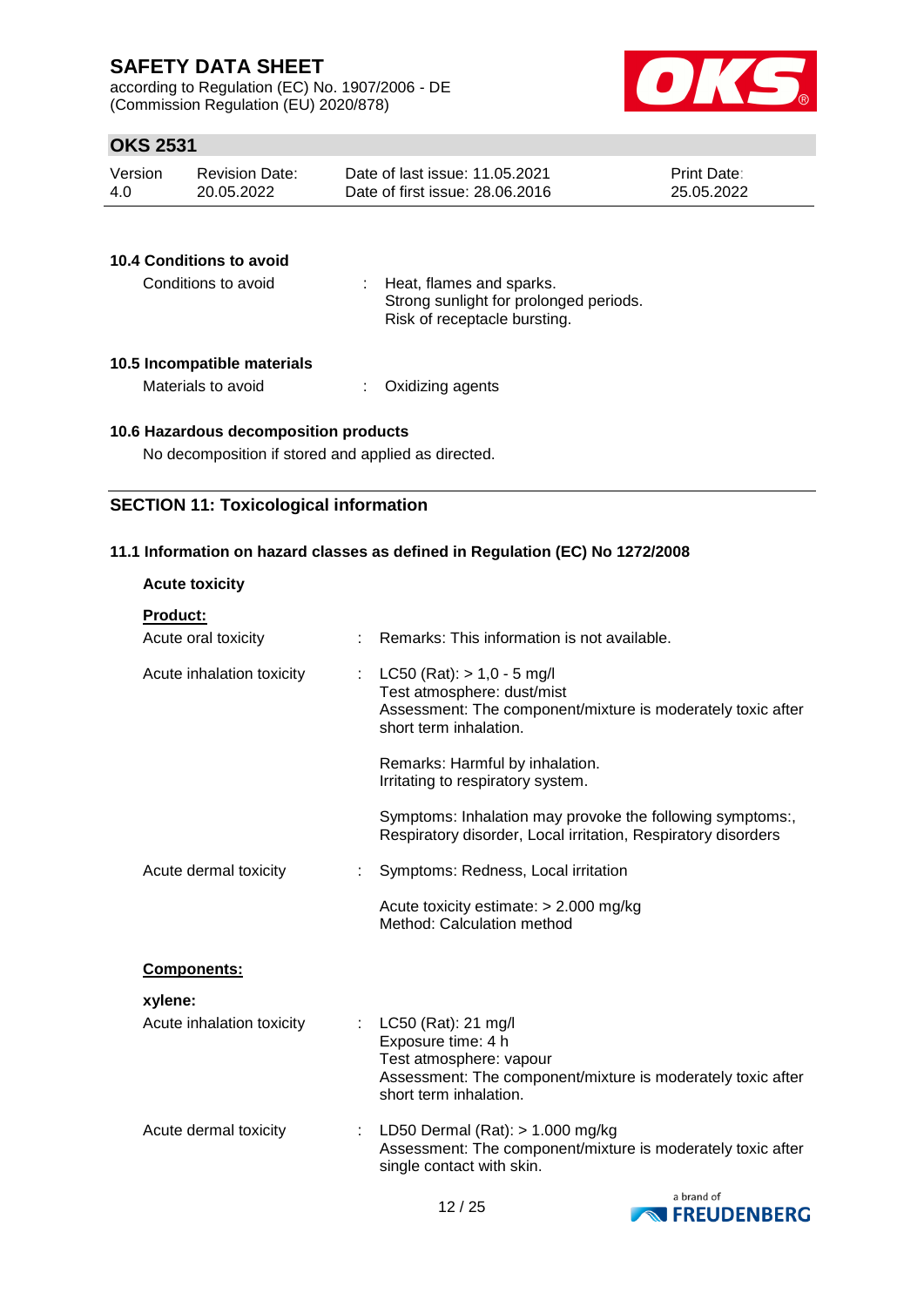according to Regulation (EC) No. 1907/2006 - DE (Commission Regulation (EU) 2020/878)



## **OKS 2531**

| Version<br>4.0 |                | <b>Revision Date:</b><br>20.05.2022   |                           | Date of last issue: 11.05.2021<br>Date of first issue: 28.06.2016                                                                                                                                            | Print Date:<br>25.05.2022 |
|----------------|----------------|---------------------------------------|---------------------------|--------------------------------------------------------------------------------------------------------------------------------------------------------------------------------------------------------------|---------------------------|
|                |                |                                       |                           |                                                                                                                                                                                                              |                           |
|                | acetone:       |                                       |                           |                                                                                                                                                                                                              |                           |
|                |                | Acute oral toxicity                   | ÷.                        | LD50 Oral (Rat): 5.800 mg/kg                                                                                                                                                                                 |                           |
|                |                | ethylbenzene:                         |                           |                                                                                                                                                                                                              |                           |
|                |                | Acute inhalation toxicity             | $\mathbb{Z}^{\times}$     | (Rat): 17,5 mg/l<br>Exposure time: 4 h                                                                                                                                                                       |                           |
|                |                | zinc powder - zinc dust (stabilised): |                           |                                                                                                                                                                                                              |                           |
|                |                | Acute oral toxicity                   |                           | LD50 (Rat): $> 2.000$ mg/kg<br>Method: OECD Test Guideline 401<br>GLP: yes<br>Assessment: The substance or mixture has no acute oral tox-<br>icity                                                           |                           |
|                |                | Acute inhalation toxicity             |                           | $LC50$ (Rat): $> 5,41$ mg/l<br>Exposure time: 4 h<br>Test atmosphere: dust/mist<br>Method: OECD Test Guideline 403<br>GLP: yes<br>Assessment: The substance or mixture has no acute inhala-<br>tion toxicity |                           |
|                | butane:        |                                       |                           |                                                                                                                                                                                                              |                           |
|                |                | Acute inhalation toxicity             | $\mathbb{Z}^{\mathbb{Z}}$ | LC50 (Rat): 658 mg/l<br>Exposure time: 4 h<br>Test atmosphere: gas                                                                                                                                           |                           |
|                | isobutane:     |                                       |                           |                                                                                                                                                                                                              |                           |
|                |                | Acute inhalation toxicity             | $\mathbb{Z}^{\times}$     | LC50 (Rat): 658 mg/l<br>Exposure time: 4 h<br>Test atmosphere: gas                                                                                                                                           |                           |
|                |                | <b>Skin corrosion/irritation</b>      |                           |                                                                                                                                                                                                              |                           |
|                | Product:       |                                       |                           |                                                                                                                                                                                                              |                           |
|                | <b>Remarks</b> |                                       |                           | Irritating to skin.                                                                                                                                                                                          |                           |
|                |                | Components:                           |                           |                                                                                                                                                                                                              |                           |
|                | xylene:        |                                       |                           |                                                                                                                                                                                                              |                           |
|                | Result         |                                       |                           | Severe skin irritation                                                                                                                                                                                       |                           |
|                | acetone:       |                                       |                           |                                                                                                                                                                                                              |                           |
|                | Result         |                                       |                           | Repeated exposure may cause skin dryness or cracking.                                                                                                                                                        |                           |

**zinc powder — zinc dust (stabilised):**

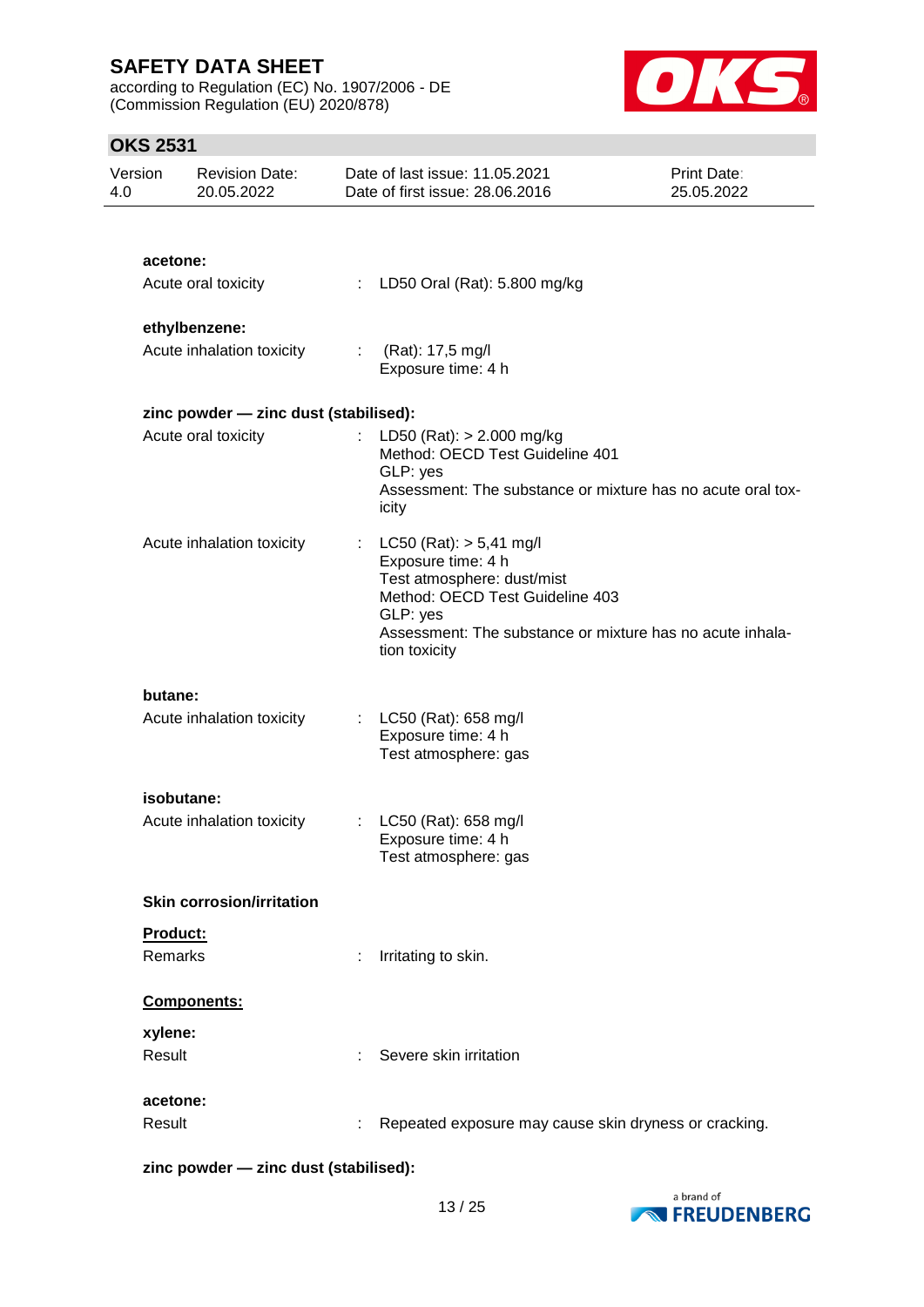according to Regulation (EC) No. 1907/2006 - DE (Commission Regulation (EU) 2020/878)



| Version<br>4.0       | <b>Revision Date:</b><br>20.05.2022   |    | Date of last issue: 11.05.2021<br>Date of first issue: 28.06.2016 | Print Date:<br>25.05.2022 |
|----------------------|---------------------------------------|----|-------------------------------------------------------------------|---------------------------|
| Species<br>Result    | Assessment                            | ÷  | Rabbit<br>No skin irritation<br>No skin irritation                |                           |
|                      | Serious eye damage/eye irritation     |    |                                                                   |                           |
|                      | Product:                              |    |                                                                   |                           |
| Result               |                                       | ÷. | Eye irritation                                                    |                           |
| Remarks              |                                       |    | Irritating to eyes.                                               |                           |
|                      | <b>Components:</b>                    |    |                                                                   |                           |
|                      | acetone:                              |    |                                                                   |                           |
| Species<br>Result    |                                       | ÷  | Rabbit<br>Eye irritation                                          |                           |
|                      | zinc powder - zinc dust (stabilised): |    |                                                                   |                           |
| Species              |                                       |    | Rabbit                                                            |                           |
|                      | Exposure time                         |    | 24 h                                                              |                           |
|                      | Assessment                            |    | No eye irritation                                                 |                           |
| Method<br>Result     |                                       |    | <b>OECD Test Guideline 405</b><br>No eye irritation               |                           |
| <b>GLP</b>           |                                       |    | yes                                                               |                           |
|                      | Respiratory or skin sensitisation     |    |                                                                   |                           |
|                      | Product:                              |    |                                                                   |                           |
|                      | Remarks                               |    | This information is not available.                                |                           |
|                      | Components:                           |    |                                                                   |                           |
|                      | zinc powder - zinc dust (stabilised): |    |                                                                   |                           |
| Species              |                                       |    | Guinea pig                                                        |                           |
|                      | Assessment                            |    | Did not cause sensitisation on laboratory animals.                |                           |
| Method               |                                       |    | <b>OECD Test Guideline 406</b>                                    |                           |
| Result<br><b>GLP</b> |                                       |    | Did not cause sensitisation on laboratory animals.                |                           |
|                      |                                       |    | yes                                                               |                           |
|                      | Germ cell mutagenicity                |    |                                                                   |                           |
|                      | Product:                              |    |                                                                   |                           |
|                      | Genotoxicity in vitro                 |    | : Remarks: No data available                                      |                           |
|                      | Genotoxicity in vivo                  |    | Remarks: No data available                                        |                           |
|                      |                                       |    |                                                                   |                           |

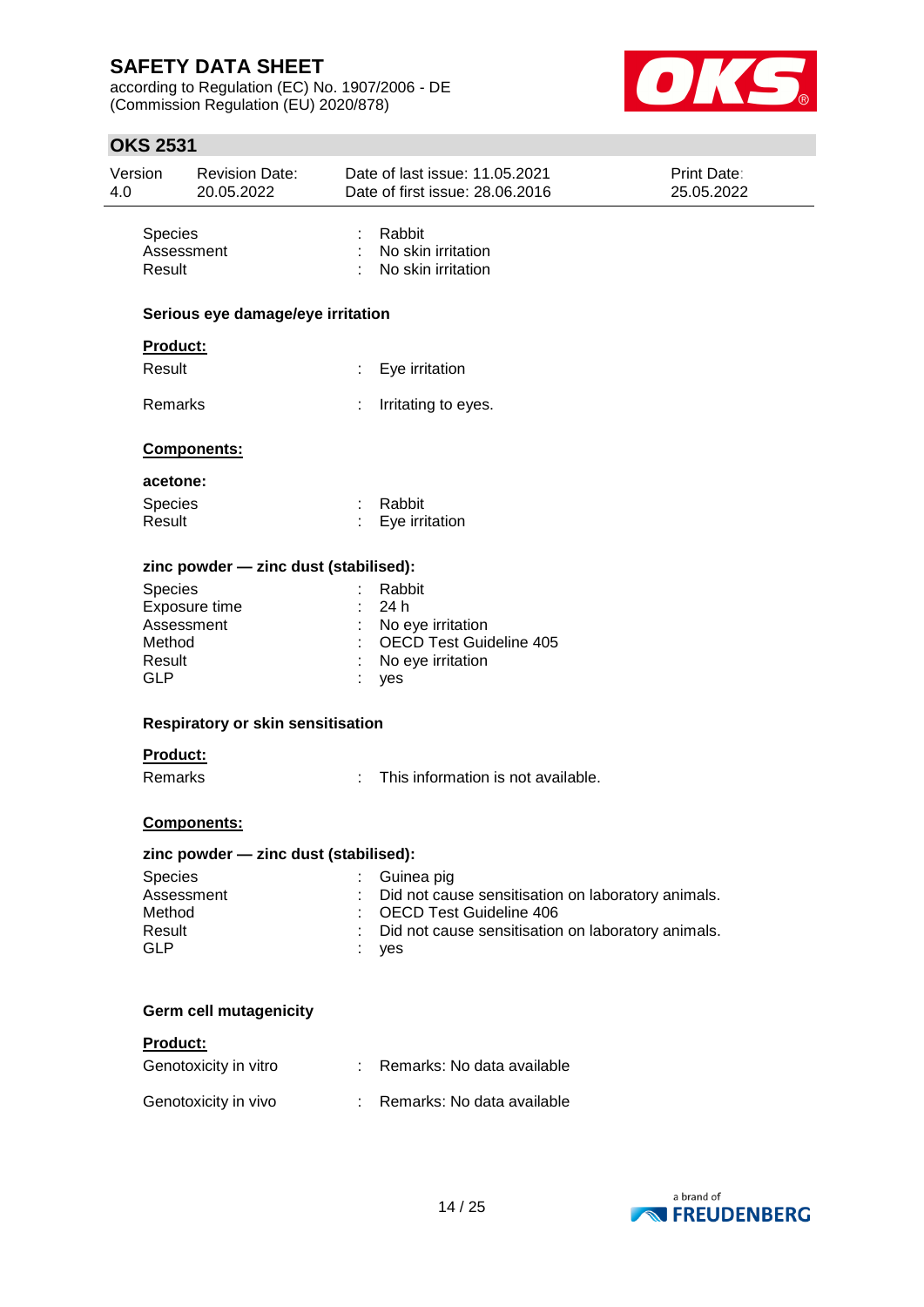according to Regulation (EC) No. 1907/2006 - DE (Commission Regulation (EU) 2020/878)



| Version<br>4.0 |                     | <b>Revision Date:</b><br>20.05.2022   |             | Date of last issue: 11.05.2021<br>Date of first issue: 28.06.2016                | <b>Print Date:</b><br>25.05.2022 |  |  |  |  |
|----------------|---------------------|---------------------------------------|-------------|----------------------------------------------------------------------------------|----------------------------------|--|--|--|--|
|                |                     | Components:                           |             |                                                                                  |                                  |  |  |  |  |
|                |                     | zinc powder - zinc dust (stabilised): |             |                                                                                  |                                  |  |  |  |  |
|                | sessment            | Germ cell mutagenicity-As-            | $\sim 10^6$ | Tests on bacterial or mammalian cell cultures did not show<br>mutagenic effects. |                                  |  |  |  |  |
|                |                     | Carcinogenicity                       |             |                                                                                  |                                  |  |  |  |  |
|                | Product:<br>Remarks |                                       | ÷           | No data available                                                                |                                  |  |  |  |  |
|                |                     | Components:                           |             |                                                                                  |                                  |  |  |  |  |
|                |                     | zinc powder - zinc dust (stabilised): |             |                                                                                  |                                  |  |  |  |  |
|                | ment                | Carcinogenicity - Assess- :           |             | No evidence of carcinogenicity in animal studies.                                |                                  |  |  |  |  |
|                |                     | <b>Reproductive toxicity</b>          |             |                                                                                  |                                  |  |  |  |  |
|                | <b>Product:</b>     |                                       |             |                                                                                  |                                  |  |  |  |  |
|                |                     | Effects on fertility                  |             | Remarks: No data available                                                       |                                  |  |  |  |  |
|                | ment                | Effects on foetal develop-            |             | : Remarks: No data available                                                     |                                  |  |  |  |  |
|                |                     | Components:                           |             |                                                                                  |                                  |  |  |  |  |
|                |                     | zinc powder - zinc dust (stabilised): |             |                                                                                  |                                  |  |  |  |  |
|                |                     | Reproductive toxicity - As- :         |             | - Fertility -                                                                    |                                  |  |  |  |  |
|                | sessment            |                                       |             | No toxicity to reproduction<br>- Teratogenicity -                                |                                  |  |  |  |  |
|                |                     |                                       |             | No effects on or via lactation                                                   |                                  |  |  |  |  |
|                |                     | <b>STOT - single exposure</b>         |             |                                                                                  |                                  |  |  |  |  |
|                | Product:            |                                       |             |                                                                                  |                                  |  |  |  |  |
|                | Assessment          | Exposure routes                       |             | Inhalation<br>May cause respiratory irritation.                                  |                                  |  |  |  |  |
|                |                     | Components:                           |             |                                                                                  |                                  |  |  |  |  |
|                | acetone:            |                                       |             |                                                                                  |                                  |  |  |  |  |
|                | Assessment          | Exposure routes                       |             | Inhalation<br>May cause drowsiness or dizziness.                                 |                                  |  |  |  |  |
|                |                     |                                       |             |                                                                                  |                                  |  |  |  |  |
|                |                     |                                       |             |                                                                                  |                                  |  |  |  |  |

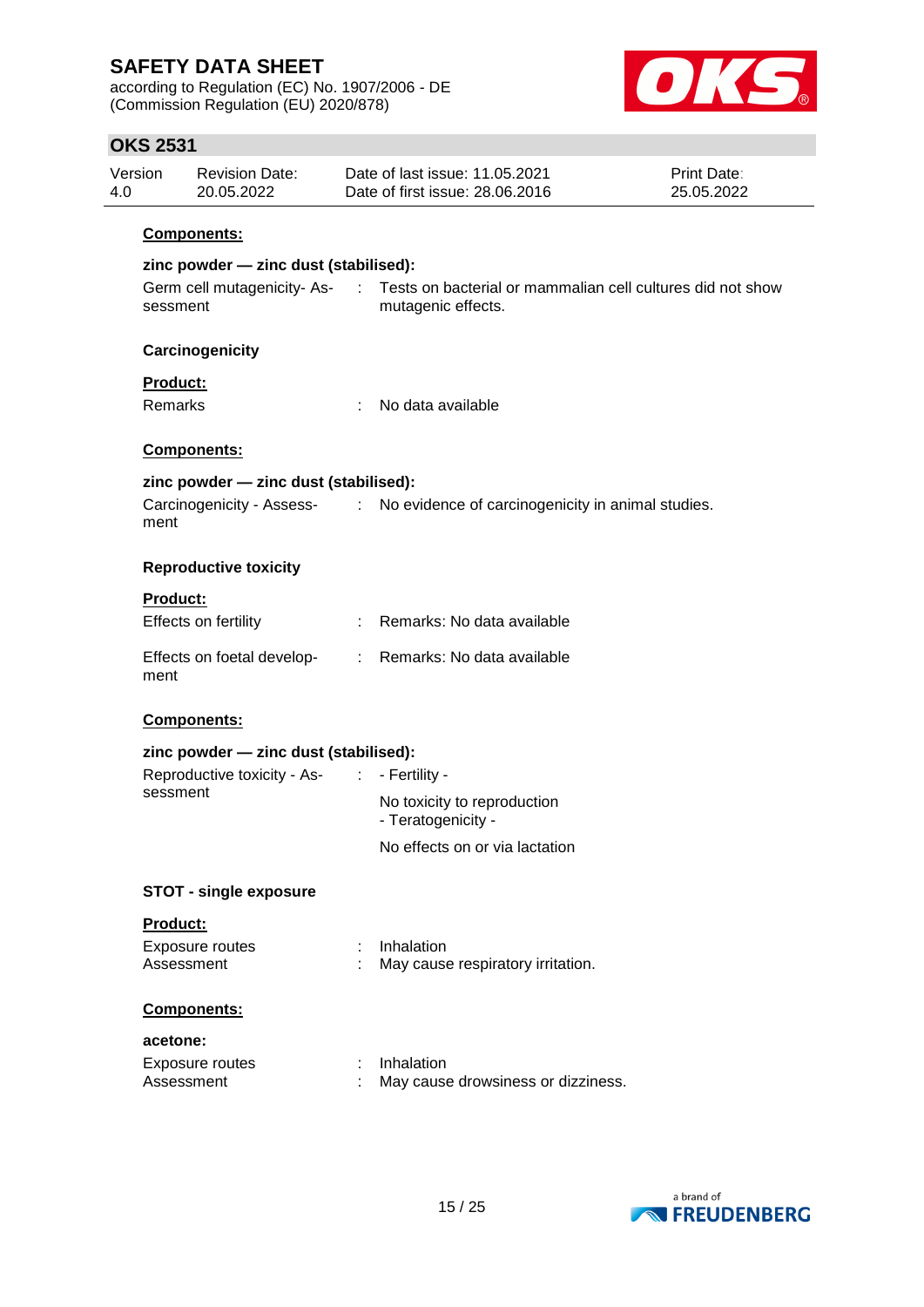according to Regulation (EC) No. 1907/2006 - DE (Commission Regulation (EU) 2020/878)



| 4.0 | Version                                                                        | <b>Revision Date:</b><br>20.05.2022           |  | Date of last issue: 11.05.2021<br>Date of first issue: 28.06.2016                                                               | Print Date:<br>25.05.2022       |  |
|-----|--------------------------------------------------------------------------------|-----------------------------------------------|--|---------------------------------------------------------------------------------------------------------------------------------|---------------------------------|--|
|     |                                                                                | <b>STOT - repeated exposure</b>               |  |                                                                                                                                 |                                 |  |
|     | <b>Product:</b>                                                                |                                               |  |                                                                                                                                 |                                 |  |
|     |                                                                                |                                               |  |                                                                                                                                 |                                 |  |
|     | Assessment                                                                     | <b>Target Organs</b>                          |  | : hearing organs<br>The substance or mixture is classified as specific target organ<br>toxicant, repeated exposure, category 2. |                                 |  |
|     |                                                                                | Components:                                   |  |                                                                                                                                 |                                 |  |
|     |                                                                                | ethylbenzene:                                 |  |                                                                                                                                 |                                 |  |
|     |                                                                                | <b>Target Organs</b>                          |  | : hearing organs                                                                                                                |                                 |  |
|     | Assessment                                                                     |                                               |  | The substance or mixture is classified as specific target organ<br>toxicant, repeated exposure, category 2.                     |                                 |  |
|     |                                                                                | <b>Repeated dose toxicity</b>                 |  |                                                                                                                                 |                                 |  |
|     | <b>Product:</b>                                                                |                                               |  |                                                                                                                                 |                                 |  |
|     | <b>Remarks</b>                                                                 |                                               |  | This information is not available.                                                                                              |                                 |  |
|     |                                                                                | Components:                                   |  |                                                                                                                                 |                                 |  |
|     |                                                                                | ethylbenzene:                                 |  |                                                                                                                                 |                                 |  |
|     | Assessment                                                                     |                                               |  | The substance or mixture is classified as specific target organ<br>toxicant, repeated exposure, category 2.                     |                                 |  |
|     |                                                                                | <b>Aspiration toxicity</b>                    |  |                                                                                                                                 |                                 |  |
|     | <b>Product:</b>                                                                | May be fatal if swallowed and enters airways. |  |                                                                                                                                 |                                 |  |
|     |                                                                                | May be fatal if swallowed and enters airways. |  |                                                                                                                                 |                                 |  |
|     |                                                                                | Components:                                   |  |                                                                                                                                 |                                 |  |
|     | xylene:                                                                        |                                               |  |                                                                                                                                 |                                 |  |
|     |                                                                                | May be fatal if swallowed and enters airways. |  |                                                                                                                                 |                                 |  |
|     |                                                                                | ethylbenzene:                                 |  |                                                                                                                                 |                                 |  |
|     |                                                                                | May be fatal if swallowed and enters airways. |  |                                                                                                                                 |                                 |  |
|     | zinc powder - zinc dust (stabilised):<br>No aspiration toxicity classification |                                               |  |                                                                                                                                 |                                 |  |
|     |                                                                                | 11.2 Information on other hazards             |  |                                                                                                                                 |                                 |  |
|     |                                                                                | <b>Endocrine disrupting properties</b>        |  |                                                                                                                                 |                                 |  |
|     | Product:                                                                       |                                               |  |                                                                                                                                 |                                 |  |
|     |                                                                                |                                               |  | 16/25                                                                                                                           | a brand of<br><b>NEUDENBERG</b> |  |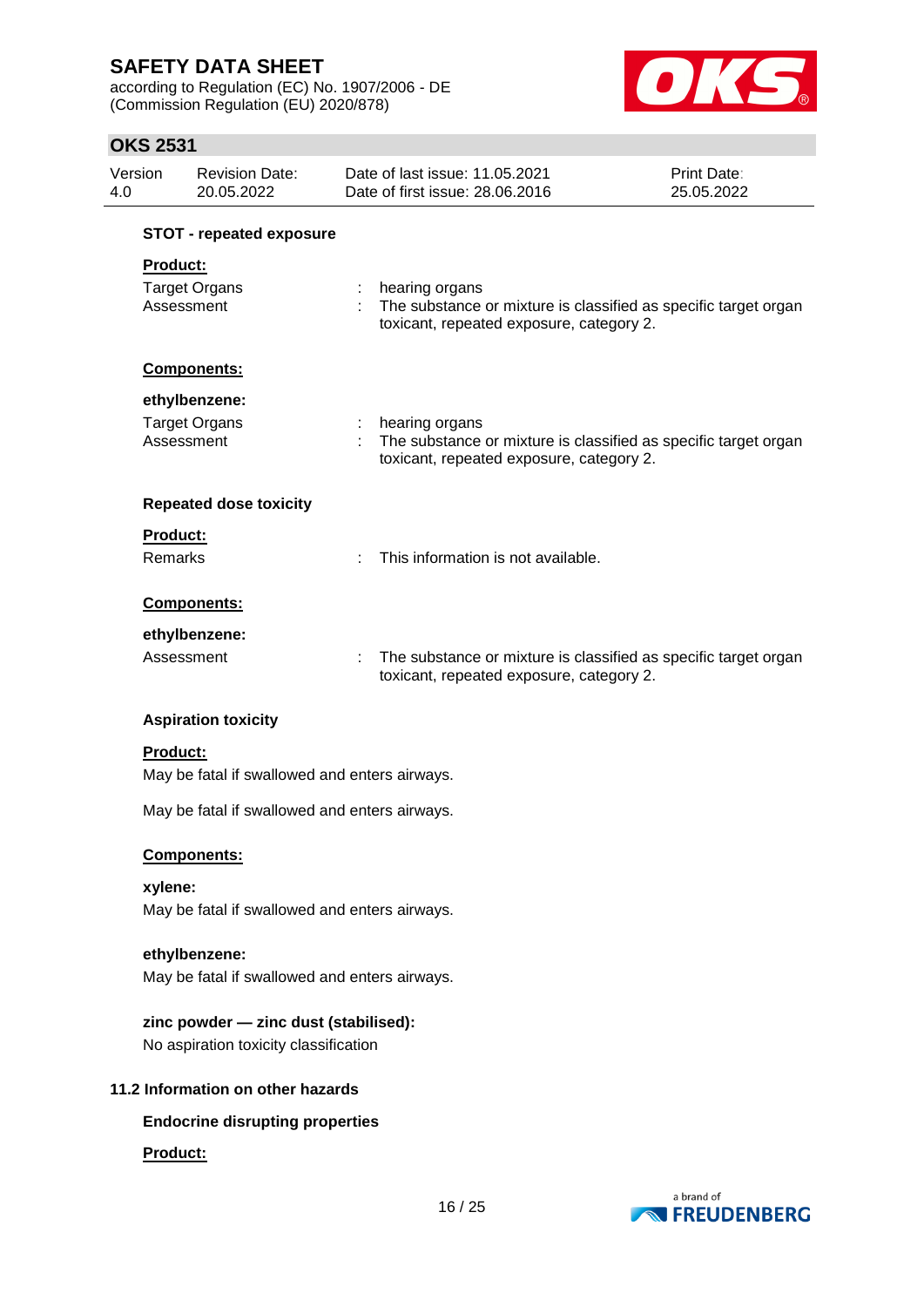according to Regulation (EC) No. 1907/2006 - DE (Commission Regulation (EU) 2020/878)



## **OKS 2531**

| Version<br>4.0  | <b>Revision Date:</b><br>20.05.2022 |   | Date of last issue: 11.05.2021<br>Date of first issue: 28,06,2016                                                                                                                                                                                                           | <b>Print Date:</b><br>25.05.2022 |
|-----------------|-------------------------------------|---|-----------------------------------------------------------------------------------------------------------------------------------------------------------------------------------------------------------------------------------------------------------------------------|----------------------------------|
| Assessment      |                                     |   | : The substance/mixture does not contain components consid-<br>ered to have endocrine disrupting properties according to<br>REACH Article 57(f) or Commission Delegated regulation<br>(EU) 2017/2100 or Commission Regulation (EU) 2018/605 at<br>levels of 0.1% or higher. |                                  |
|                 | <b>Further information</b>          |   |                                                                                                                                                                                                                                                                             |                                  |
| <b>Product:</b> |                                     |   |                                                                                                                                                                                                                                                                             |                                  |
| <b>Remarks</b>  |                                     | ÷ | Ingestion causes irritation of upper respiratory system and<br>gastrointestinal disturbance.                                                                                                                                                                                |                                  |

# **SECTION 12: Ecological information**

### **12.1 Toxicity**

|  |  |  | odu | ı |  |  |
|--|--|--|-----|---|--|--|
|--|--|--|-----|---|--|--|

| Toxicity to fish                                                                    |                | : Remarks: Harmful to aquatic organisms, may cause long-term<br>adverse effects in the aquatic environment.                                                       |
|-------------------------------------------------------------------------------------|----------------|-------------------------------------------------------------------------------------------------------------------------------------------------------------------|
| Toxicity to daphnia and other : Remarks: No data available<br>aquatic invertebrates |                |                                                                                                                                                                   |
| Toxicity to algae/aquatic<br>plants                                                 |                | : Remarks: No data available                                                                                                                                      |
| Toxicity to microorganisms                                                          |                | Remarks: No data available                                                                                                                                        |
| Components:                                                                         |                |                                                                                                                                                                   |
| zinc powder - zinc dust (stabilised):                                               |                |                                                                                                                                                                   |
| Toxicity to fish                                                                    |                | LC50 (Oncorhynchus kisutch (coho salmon)): 0,727 mg/l<br>Exposure time: 96 h<br>Test Type: static test                                                            |
| aquatic invertebrates                                                               |                | Toxicity to daphnia and other : EC50 (Daphnia magna (Water flea)): 0,937 mg/l<br>Exposure time: 48 h<br>Test Type: static test<br>Method: OECD Test Guideline 202 |
| M-Factor (Acute aquatic tox- : 1<br>icity)                                          |                |                                                                                                                                                                   |
| M-Factor (Chronic aquatic<br>toxicity)                                              | $\therefore$ 1 |                                                                                                                                                                   |
| <b>Ecotoxicology Assessment</b>                                                     |                |                                                                                                                                                                   |
| Acute aquatic toxicity                                                              |                | Very toxic to aquatic life.                                                                                                                                       |

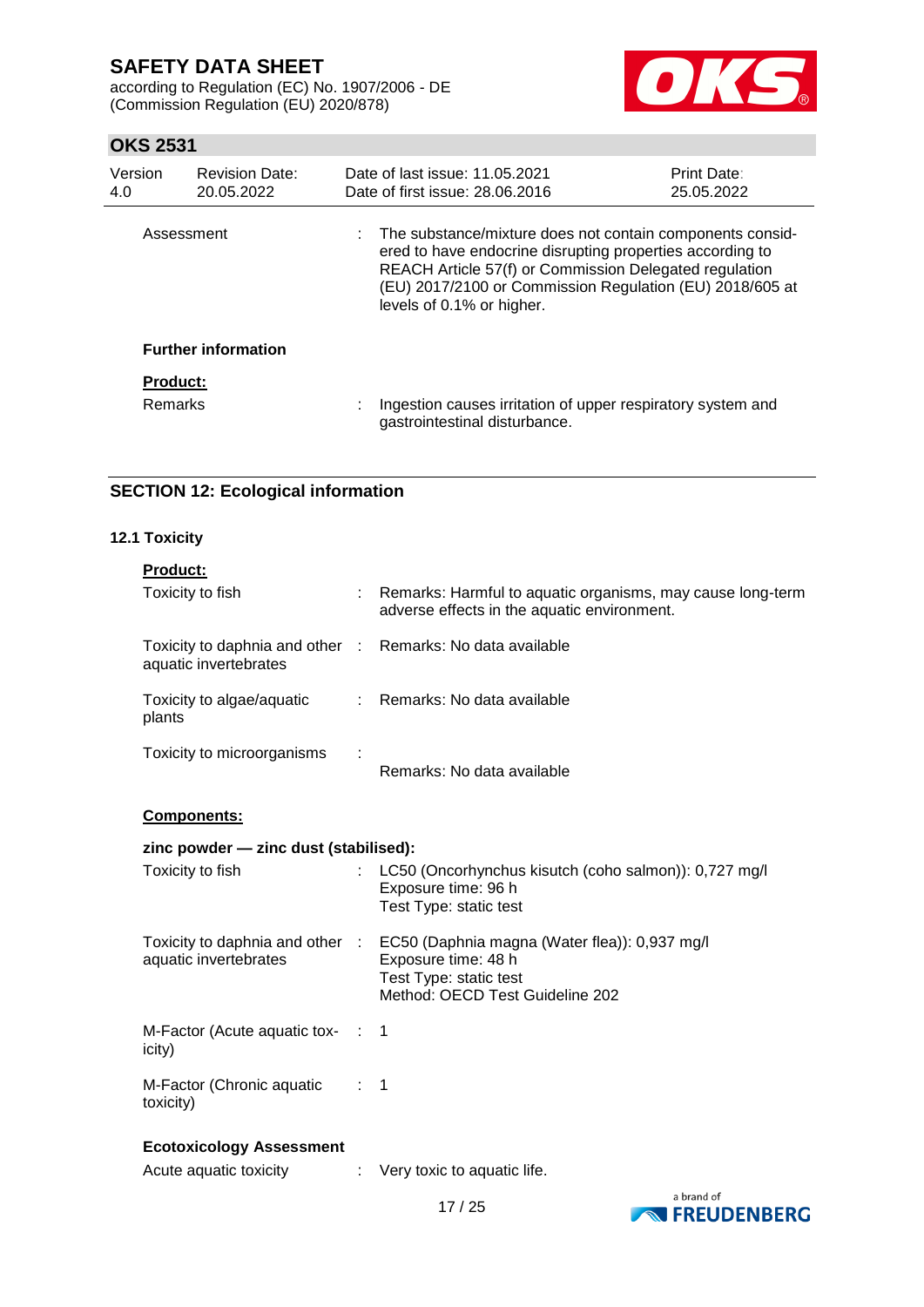according to Regulation (EC) No. 1907/2006 - DE (Commission Regulation (EU) 2020/878)



| 4.0 | Version         | <b>Revision Date:</b><br>20.05.2022 |                | Date of last issue: 11.05.2021<br>Date of first issue: 28.06.2016                                                                                                                                                       | <b>Print Date:</b><br>25.05.2022 |
|-----|-----------------|-------------------------------------|----------------|-------------------------------------------------------------------------------------------------------------------------------------------------------------------------------------------------------------------------|----------------------------------|
|     |                 | Chronic aquatic toxicity            | $\mathcal{L}$  | Very toxic to aquatic life with long lasting effects.                                                                                                                                                                   |                                  |
|     |                 | 12.2 Persistence and degradability  |                |                                                                                                                                                                                                                         |                                  |
|     | <b>Product:</b> |                                     |                |                                                                                                                                                                                                                         |                                  |
|     |                 | Biodegradability                    | t.             | Remarks: No data available                                                                                                                                                                                              |                                  |
|     | ity             |                                     |                | Physico-chemical removabil- : Remarks: No data available                                                                                                                                                                |                                  |
|     |                 | Components:                         |                |                                                                                                                                                                                                                         |                                  |
|     | acetone:        |                                     |                |                                                                                                                                                                                                                         |                                  |
|     |                 | Biodegradability                    |                | Result: rapidly biodegradable                                                                                                                                                                                           |                                  |
|     |                 | 12.3 Bioaccumulative potential      |                |                                                                                                                                                                                                                         |                                  |
|     | <b>Product:</b> |                                     |                |                                                                                                                                                                                                                         |                                  |
|     |                 | <b>Bioaccumulation</b>              |                | Remarks: This mixture contains no substance considered to<br>be persistent, bioaccumulating and toxic (PBT).<br>This mixture contains no substance considered to be very<br>persistent and very bioaccumulating (vPvB). |                                  |
|     |                 | Components:                         |                |                                                                                                                                                                                                                         |                                  |
|     | acetone:        |                                     |                |                                                                                                                                                                                                                         |                                  |
|     |                 | <b>Bioaccumulation</b>              |                | Remarks: Does not bioaccumulate.                                                                                                                                                                                        |                                  |
|     | octanol/water   | Partition coefficient: n-           |                | log Pow: 0,2                                                                                                                                                                                                            |                                  |
|     | propane:        |                                     |                |                                                                                                                                                                                                                         |                                  |
|     | octanol/water   | Partition coefficient: n-           | ÷.             | log Pow: 2,36                                                                                                                                                                                                           |                                  |
|     | butane:         |                                     |                |                                                                                                                                                                                                                         |                                  |
|     | octanol/water   | Partition coefficient: n-           | $\mathbb{Z}^n$ | log Pow: 2,89<br>Method: OECD Test Guideline 107                                                                                                                                                                        |                                  |
|     | isobutane:      |                                     |                |                                                                                                                                                                                                                         |                                  |
|     | octanol/water   | Partition coefficient: n-           | ÷              | log Pow: 2,88<br>Method: OECD Test Guideline 107                                                                                                                                                                        |                                  |
|     |                 | 12.4 Mobility in soil               |                |                                                                                                                                                                                                                         |                                  |
|     | Product:        |                                     |                |                                                                                                                                                                                                                         |                                  |
|     | Mobility        |                                     |                | Remarks: No data available                                                                                                                                                                                              |                                  |

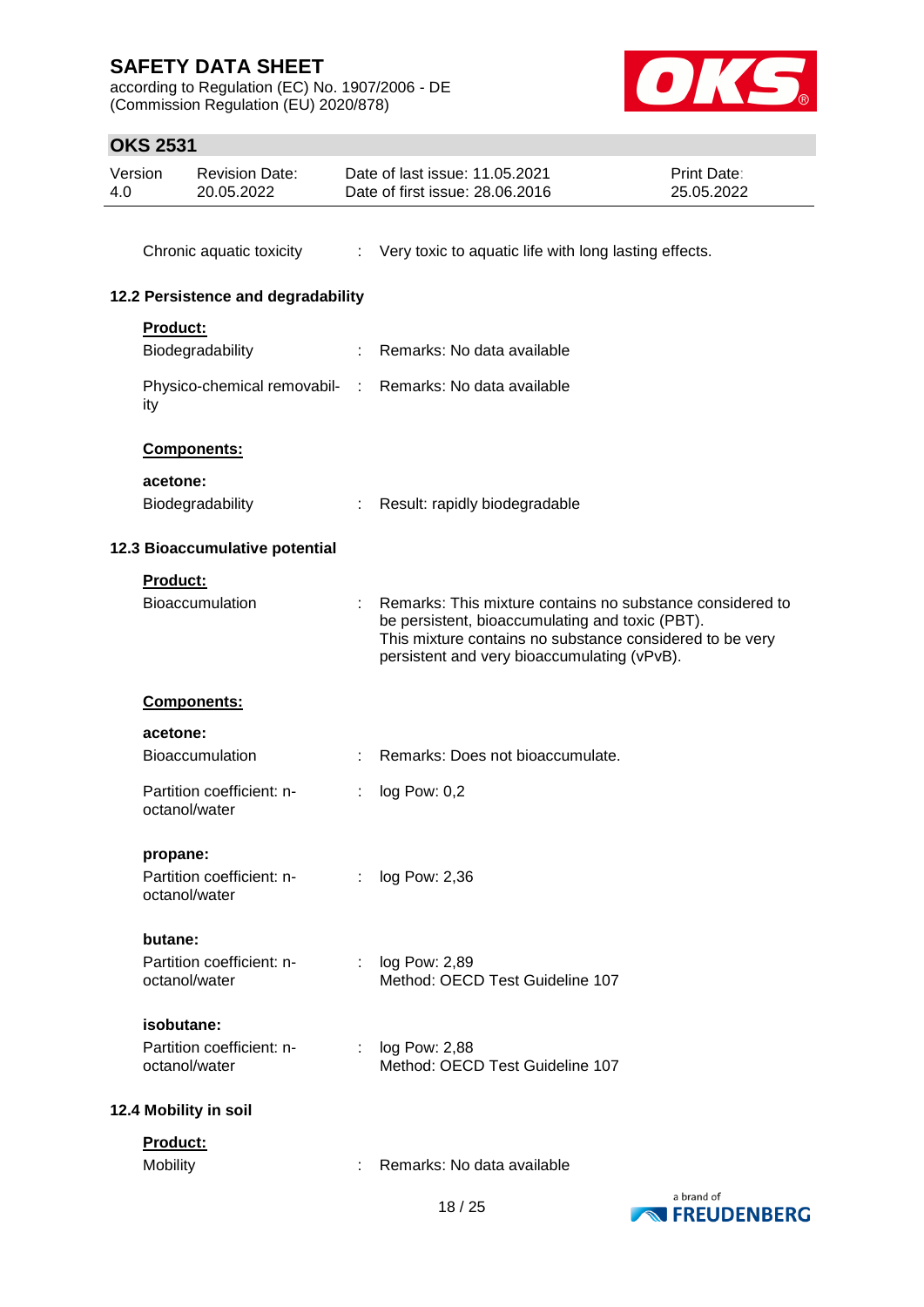according to Regulation (EC) No. 1907/2006 - DE (Commission Regulation (EU) 2020/878)



## **OKS 2531**

| Version | Revision Date: | Date of last issue: 11.05.2021  | <b>Print Date:</b> |
|---------|----------------|---------------------------------|--------------------|
| 4.0     | 20.05.2022     | Date of first issue: 28,06,2016 | 25.05.2022         |

Distribution among environ- : Remarks: No data available mental compartments

### **12.5 Results of PBT and vPvB assessment**

### **Product:**

Assessment : This substance/mixture contains no components considered to be either persistent, bioaccumulative and toxic (PBT), or very persistent and very bioaccumulative (vPvB) at levels of 0.1% or higher.

### **12.6 Endocrine disrupting properties**

| <b>Product:</b><br>Assessment | : The substance/mixture does not contain components consid-                                                         |
|-------------------------------|---------------------------------------------------------------------------------------------------------------------|
|                               | ered to have endocrine disrupting properties according to<br>REACH Article 57(f) or Commission Delegated regulation |
|                               | (EU) 2017/2100 or Commission Regulation (EU) 2018/605 at<br>levels of 0.1% or higher.                               |
| 7 Other adverse effects       |                                                                                                                     |

# **12.7 Other adverse effects**

|  | <b>Product:</b> |
|--|-----------------|
|  |                 |

| Additional ecological infor- | : Harmful to aquatic life with long lasting effects. |
|------------------------------|------------------------------------------------------|
| mation                       |                                                      |

### **SECTION 13: Disposal considerations**

| 13.1 Waste treatment methods |                                                                                                                                                                                                                     |
|------------------------------|---------------------------------------------------------------------------------------------------------------------------------------------------------------------------------------------------------------------|
| Product                      | Do not dispose of with domestic refuse.<br>÷<br>Dispose of as hazardous waste in compliance with local and<br>national regulations.                                                                                 |
|                              | Waste codes should be assigned by the user based on the<br>application for which the product was used.                                                                                                              |
| Contaminated packaging       | Packaging that is not properly emptied must be disposed of as<br>the unused product.<br>Offer empty spray cans to an established disposal company.<br>Pressurized container: Do not pierce or burn, even after use. |
|                              | The following Waste Codes are only suggestions:                                                                                                                                                                     |
| Waste Code                   | unused product, packagings not completely emptied<br>÷<br>16 05 04*, gases in pressure containers (including halons)<br>containing hazardous substances                                                             |

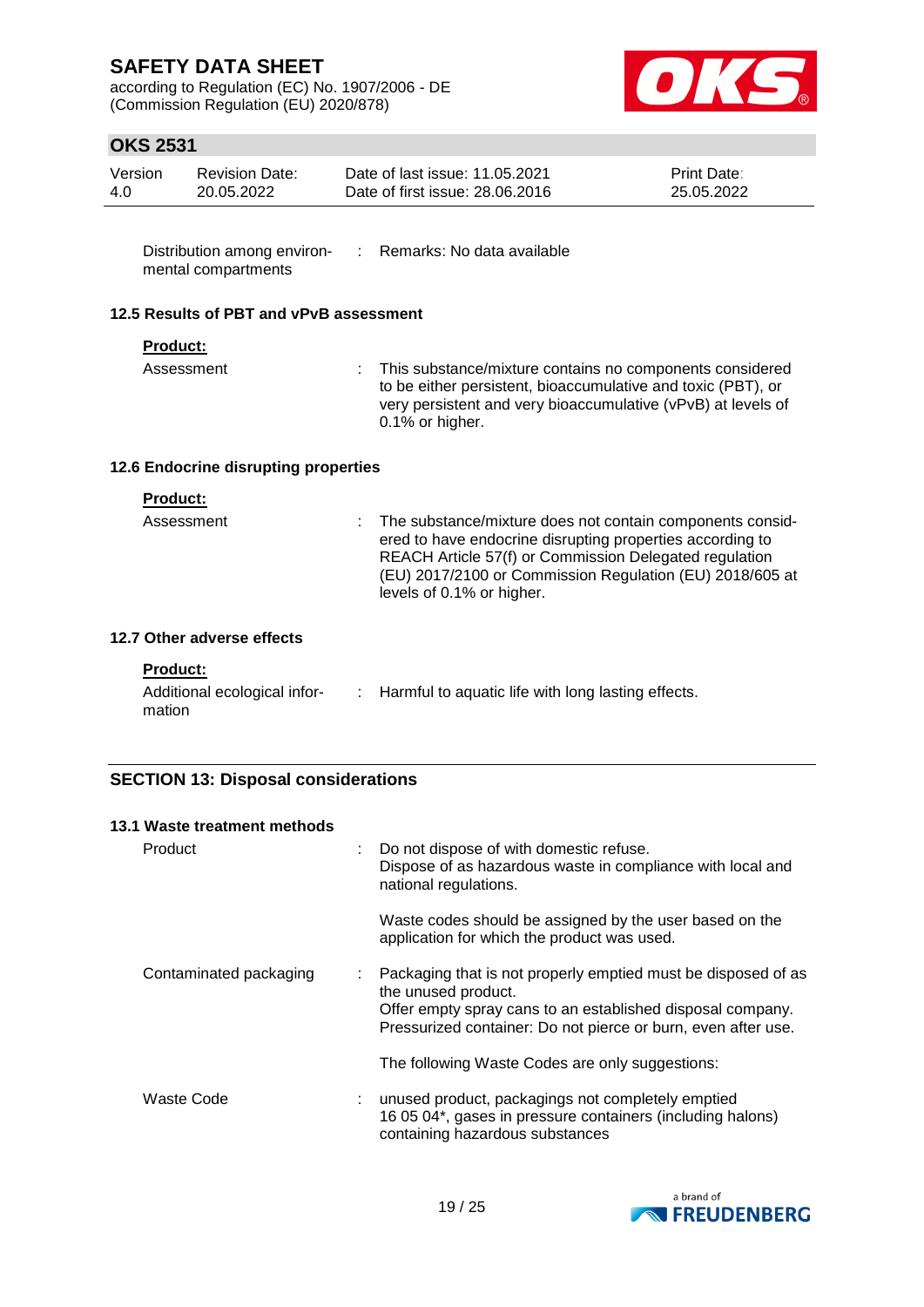according to Regulation (EC) No. 1907/2006 - DE (Commission Regulation (EU) 2020/878)



## **OKS 2531**

| Version | <b>Revision Date:</b> | Date of last issue: 11.05.2021  | <b>Print Date:</b> |
|---------|-----------------------|---------------------------------|--------------------|
| 4.0     | 20.05.2022            | Date of first issue: 28,06,2016 | 25.05.2022         |

## **SECTION 14: Transport information**

### **14.1 UN number or ID number**

| <b>ADN</b>                                    | ÷                         | <b>UN 1950</b>                   |
|-----------------------------------------------|---------------------------|----------------------------------|
| <b>ADR</b>                                    |                           | <b>UN 1950</b>                   |
| <b>RID</b>                                    |                           | : UN 1950                        |
| <b>IMDG</b>                                   |                           | UN 1950                          |
| <b>IATA</b>                                   |                           | <b>UN 1950</b>                   |
| 14.2 UN proper shipping name                  |                           |                                  |
| <b>ADN</b>                                    |                           | : AEROSOLS                       |
| <b>ADR</b>                                    |                           | <b>AEROSOLS</b>                  |
| <b>RID</b>                                    |                           | : AEROSOLS                       |
| <b>IMDG</b>                                   | ÷                         | <b>AEROSOLS</b>                  |
| <b>IATA</b>                                   | ÷                         | Aerosols, flammable              |
| 14.3 Transport hazard class(es)               |                           |                                  |
| <b>ADN</b>                                    | $\mathbb{R}^{\mathbb{Z}}$ | 2                                |
| <b>ADR</b>                                    |                           | $\therefore$ 2                   |
| <b>RID</b>                                    | t.                        | 2                                |
| <b>IMDG</b>                                   | t.                        | 2.1                              |
| <b>IATA</b>                                   | t.                        | 2.1                              |
| 14.4 Packing group                            |                           |                                  |
| <b>ADN</b>                                    |                           |                                  |
| Packing group<br><b>Classification Code</b>   | ÷                         | Not assigned by regulation<br>5F |
| Labels                                        |                           | 2.1                              |
| <b>ADR</b>                                    |                           |                                  |
| Packing group<br><b>Classification Code</b>   |                           | Not assigned by regulation<br>5F |
| Labels                                        |                           | 2.1                              |
| Tunnel restriction code                       |                           | (D)                              |
| <b>RID</b><br>Packing group                   |                           | Not assigned by regulation       |
| <b>Classification Code</b>                    |                           | 5F                               |
| <b>Hazard Identification Number</b><br>Labels |                           | 23<br>2.1                        |
| <b>IMDG</b>                                   |                           |                                  |
| Packing group<br>Labels                       |                           | Not assigned by regulation       |
| EmS Code                                      |                           | 2.1<br>F-D, S-U                  |
|                                               |                           |                                  |

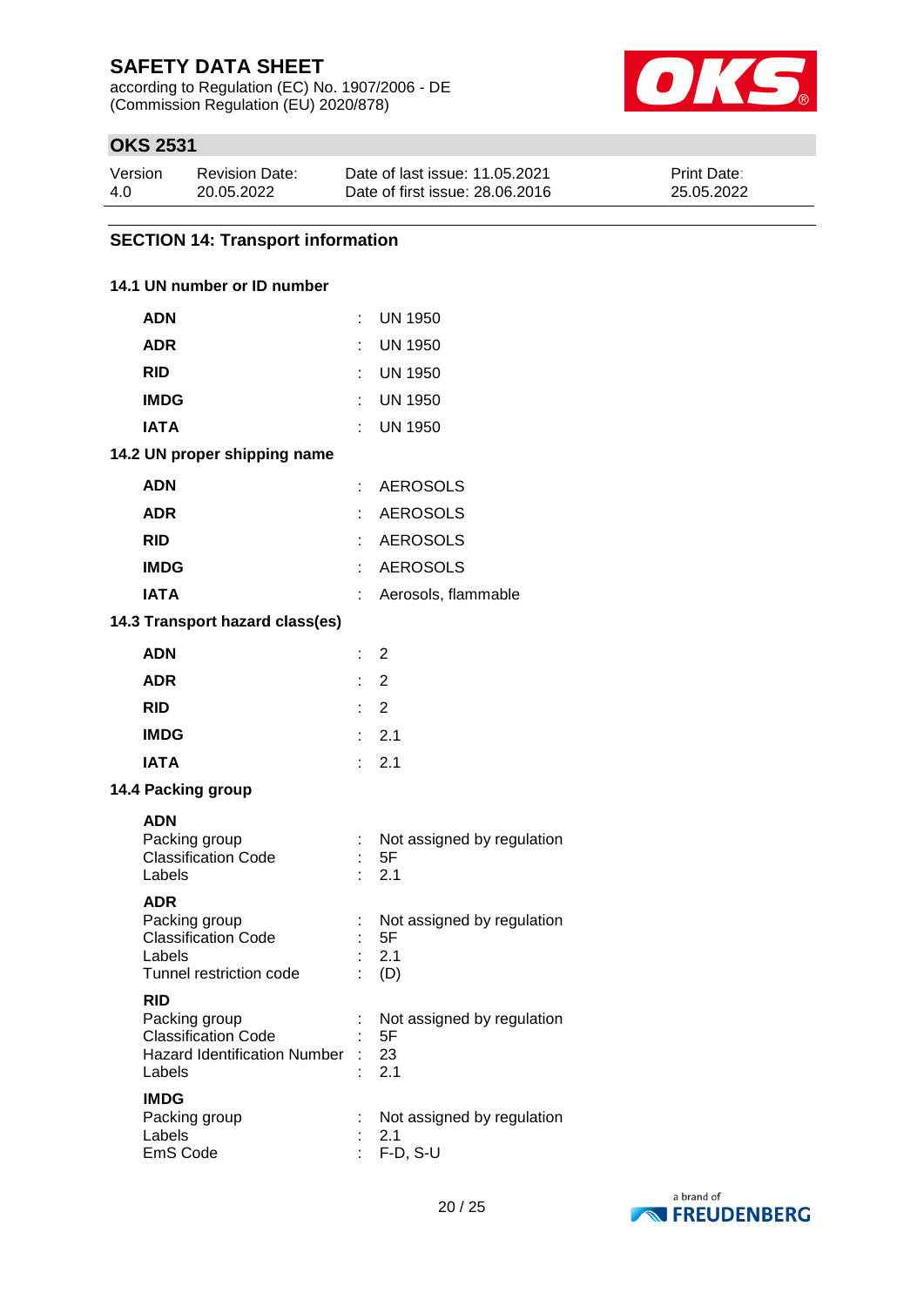according to Regulation (EC) No. 1907/2006 - DE (Commission Regulation (EU) 2020/878)



## **OKS 2531**

| Version<br>4.0 | <b>Revision Date:</b><br>20.05.2022                                      |    | Date of last issue: 11.05.2021<br>Date of first issue: 28.06.2016 | Print Date:<br>25.05.2022 |
|----------------|--------------------------------------------------------------------------|----|-------------------------------------------------------------------|---------------------------|
|                | <b>IATA (Cargo)</b>                                                      |    |                                                                   |                           |
| aircraft)      | Packing instruction (cargo                                               | t. | 203                                                               |                           |
|                | Packing instruction (LQ)<br>Packing group<br>Labels                      |    | Y203<br>Not assigned by regulation<br><b>Flammable Gas</b>        |                           |
|                | <b>IATA (Passenger)</b><br>Packing instruction (passen-<br>ger aircraft) |    | 203                                                               |                           |
| Labels         | Packing instruction (LQ)<br>Packing group                                |    | Y203<br>Not assigned by regulation<br><b>Flammable Gas</b>        |                           |
|                | <b>14.5 Environmental hazards</b>                                        |    |                                                                   |                           |
| <b>ADN</b>     | Environmentally hazardous                                                |    | no                                                                |                           |
| <b>ADR</b>     | Environmentally hazardous                                                |    | no                                                                |                           |
| <b>RID</b>     | Environmentally hazardous                                                |    | no                                                                |                           |
| <b>IMDG</b>    | Marine pollutant                                                         |    | no                                                                |                           |

### **14.6 Special precautions for user**

The transport classification(s) provided herein are for informational purposes only, and solely based upon the properties of the unpackaged material as it is described within this Safety Data Sheet. Transportation classifications may vary by mode of transportation, package sizes, and variations in regional or country regulations.

### **14.7 Maritime transport in bulk according to IMO instruments**

Remarks : Not applicable for product as supplied.

## **SECTION 15: Regulatory information**

### **15.1 Safety, health and environmental regulations/legislation specific for the substance or mixture**

REACH - Restrictions on the manufacture, placing on the market and use of certain dangerous substances, mixtures and articles (Annex XVII)

REACH - Candidate List of Substances of Very High Concern for Authorisation (Article 59). (EU SVHC)

REACH - List of substances subject to authorisation (Annex XIV) (EU. REACH-Annex XIV)

- : Conditions of restriction for the following entries should be considered: xylene (Number on list 3) ethylbenzene (Number on list 3)
- : This product does not contain substances of very high concern (Regulation (EC) No 1907/2006 (REACH), Article 57).
- : Not applicable

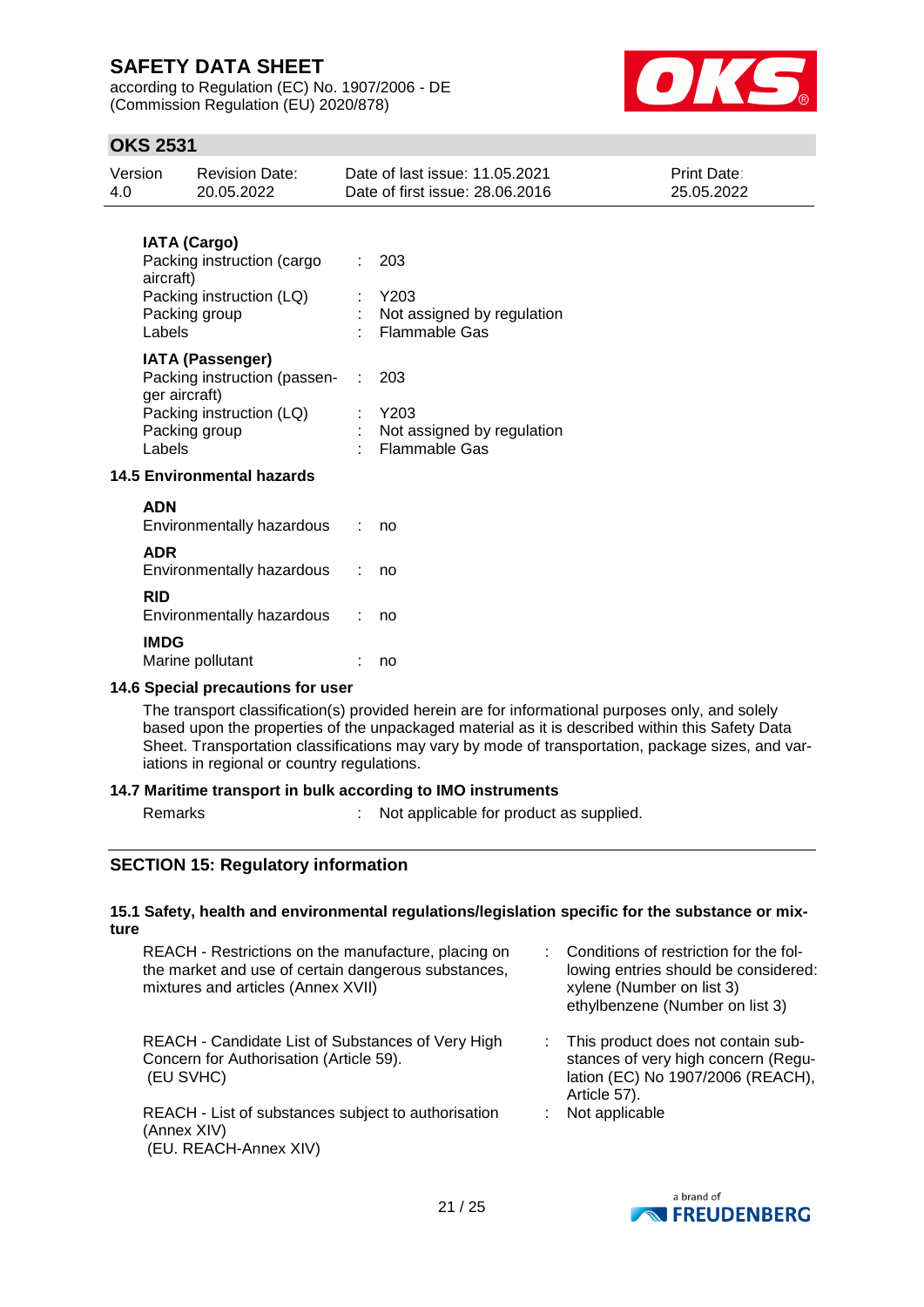according to Regulation (EC) No. 1907/2006 - DE (Commission Regulation (EU) 2020/878)



| Version<br>4.0 | <b>Revision Date:</b><br>20.05.2022                                                                                                                                                                                                                                                                                                                                                                                                        |   | Date of last issue: 11.05.2021<br>Date of first issue: 28.06.2016                                 |                | Print Date:<br>25.05.2022                                                   |  |
|----------------|--------------------------------------------------------------------------------------------------------------------------------------------------------------------------------------------------------------------------------------------------------------------------------------------------------------------------------------------------------------------------------------------------------------------------------------------|---|---------------------------------------------------------------------------------------------------|----------------|-----------------------------------------------------------------------------|--|
|                | Regulation (EC) No 1005/2009 on substances that de-<br>plete the ozone layer<br>(EC 1005/2009)                                                                                                                                                                                                                                                                                                                                             | ÷ | Not applicable                                                                                    |                |                                                                             |  |
|                | Regulation (EU) 2019/1021 on persistent organic pollu-<br>tants (recast)<br>(EU POP)                                                                                                                                                                                                                                                                                                                                                       |   |                                                                                                   | $\sim 100$     | Not applicable                                                              |  |
| (EU PIC)       | Regulation (EC) No 649/2012 of the European Parlia-<br>ment and the Council concerning the export and import<br>of dangerous chemicals                                                                                                                                                                                                                                                                                                     |   |                                                                                                   |                | xylene<br>ethylbenzene                                                      |  |
|                | Regulation (EU) 2019/1148 on the marketing and use of :<br>explosives precursors                                                                                                                                                                                                                                                                                                                                                           |   |                                                                                                   |                | Listed                                                                      |  |
| precur-        | This product is regulated by Regulation (EU) 2019/1148:<br>all suspicious transactions, and significant disappear-<br>ances and thefts should be reported to the relevant na-<br>tional contact point. Please see<br>https://ec.europa.eu/home-affairs/sites/ homeaf-<br>fairs/files/what-we-do/policies/crisis-and-<br>terrorism/explosives/explosives-<br>sors/docs/list_of_competent_authorities_and_national_c<br>ontact_points_en.pdf |   | acetone (ANNEX II)                                                                                |                |                                                                             |  |
|                |                                                                                                                                                                                                                                                                                                                                                                                                                                            |   |                                                                                                   | : P5c          |                                                                             |  |
|                |                                                                                                                                                                                                                                                                                                                                                                                                                                            |   |                                                                                                   | P <sub>2</sub> |                                                                             |  |
|                | Seveso III: Directive 2012/18/EU of the European<br>P <sub>3</sub> a<br>Parliament and of the Council on the control of<br>major-accident hazards involving dangerous sub-<br>stances.                                                                                                                                                                                                                                                     |   |                                                                                                   |                | <b>FLAMMABLE AEROSOLS</b>                                                   |  |
|                |                                                                                                                                                                                                                                                                                                                                                                                                                                            |   |                                                                                                   | 18             | Liquefied extremely flammable<br>gases (including LPG) and natu-<br>ral gas |  |
| ny)            | Water hazard class (Germa-                                                                                                                                                                                                                                                                                                                                                                                                                 |   | WGK 2 obviously hazardous to water                                                                |                | Classification according to AwSV, Annex 1 (5.2)                             |  |
|                | TA Luft List (Germany)                                                                                                                                                                                                                                                                                                                                                                                                                     |   | Total dust:<br>Not applicable<br>Inorganic substances in powdered form:<br>portion Class 3: 0,5 % |                |                                                                             |  |
|                |                                                                                                                                                                                                                                                                                                                                                                                                                                            |   | Not applicable<br>Organic Substances:                                                             |                | Inorganic substances in vapour or gaseous form:                             |  |

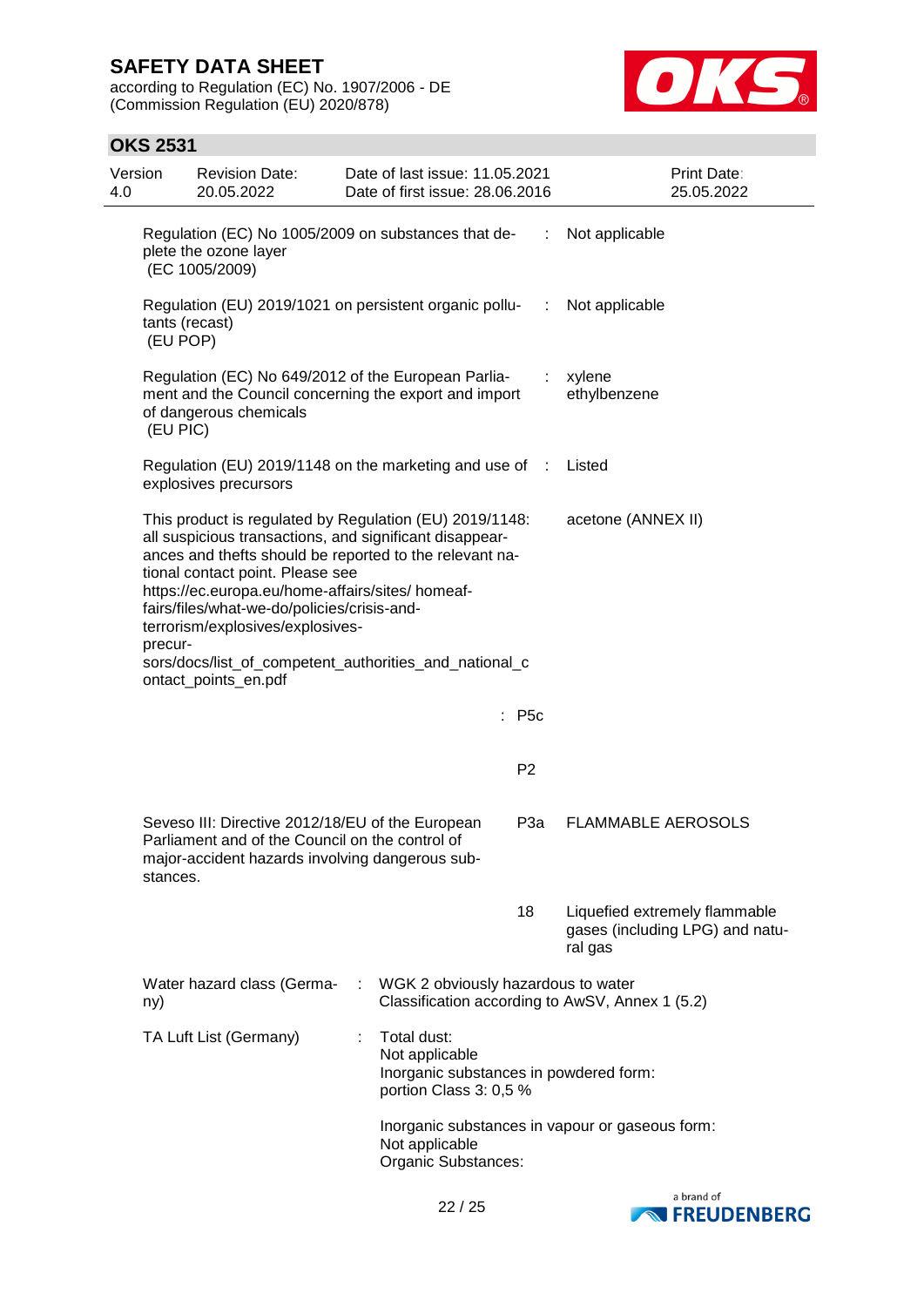according to Regulation (EC) No. 1907/2006 - DE (Commission Regulation (EU) 2020/878)



## **OKS 2531**

| Version<br>4.0 | <b>Revision Date:</b><br>20.05.2022 | Date of last issue: 11.05.2021<br>Date of first issue: 28,06,2016                                                                                                     | <b>Print Date:</b><br>25.05.2022 |
|----------------|-------------------------------------|-----------------------------------------------------------------------------------------------------------------------------------------------------------------------|----------------------------------|
|                |                                     | others: 52,37 %                                                                                                                                                       |                                  |
|                |                                     | Carcinogenic substances:<br>Not applicable<br>Mutagenic:<br>Not applicable<br>Toxic to reproduction:<br>Not applicable                                                |                                  |
|                | Volatile organic compounds          | Directive 2010/75/EU of 24 November 2010 on industrial<br>emissions (integrated pollution prevention and control)<br>Volatile organic compounds (VOC) content: 99,5 % |                                  |

### **Other regulations:**

Take note of Law on the protection of mothers at work, in education and in studies (Maternity Protection Act - MuSchG).

Take note of Directive 94/33/EC on the protection of young people at work or stricter national regulations, where applicable.

### **15.2 Chemical safety assessment**

This information is not available.

### **SECTION 16: Other information**

### **Full text of H-Statements**

| EUH066           | Repeated exposure may cause skin dryness or cracking.                 |
|------------------|-----------------------------------------------------------------------|
| H <sub>220</sub> | Extremely flammable gas.                                              |
| H <sub>225</sub> | Highly flammable liquid and vapour.                                   |
| H <sub>226</sub> | Flammable liquid and vapour.                                          |
| H <sub>280</sub> | Contains gas under pressure; may explode if heated.                   |
| H304             | May be fatal if swallowed and enters airways.                         |
| H312             | Harmful in contact with skin.                                         |
| H <sub>315</sub> | Causes skin irritation.                                               |
| H319             | Causes serious eye irritation.                                        |
| H332             | Harmful if inhaled.                                                   |
| H336             | May cause drowsiness or dizziness.                                    |
| H373             | May cause damage to organs through prolonged or repeated<br>exposure. |
| H400             | Very toxic to aquatic life.                                           |
| H410             | Very toxic to aquatic life with long lasting effects.                 |
| <b>EUH066</b>    | Repeated exposure may cause skin dryness or cracking.                 |

### **Full text of other abbreviations**

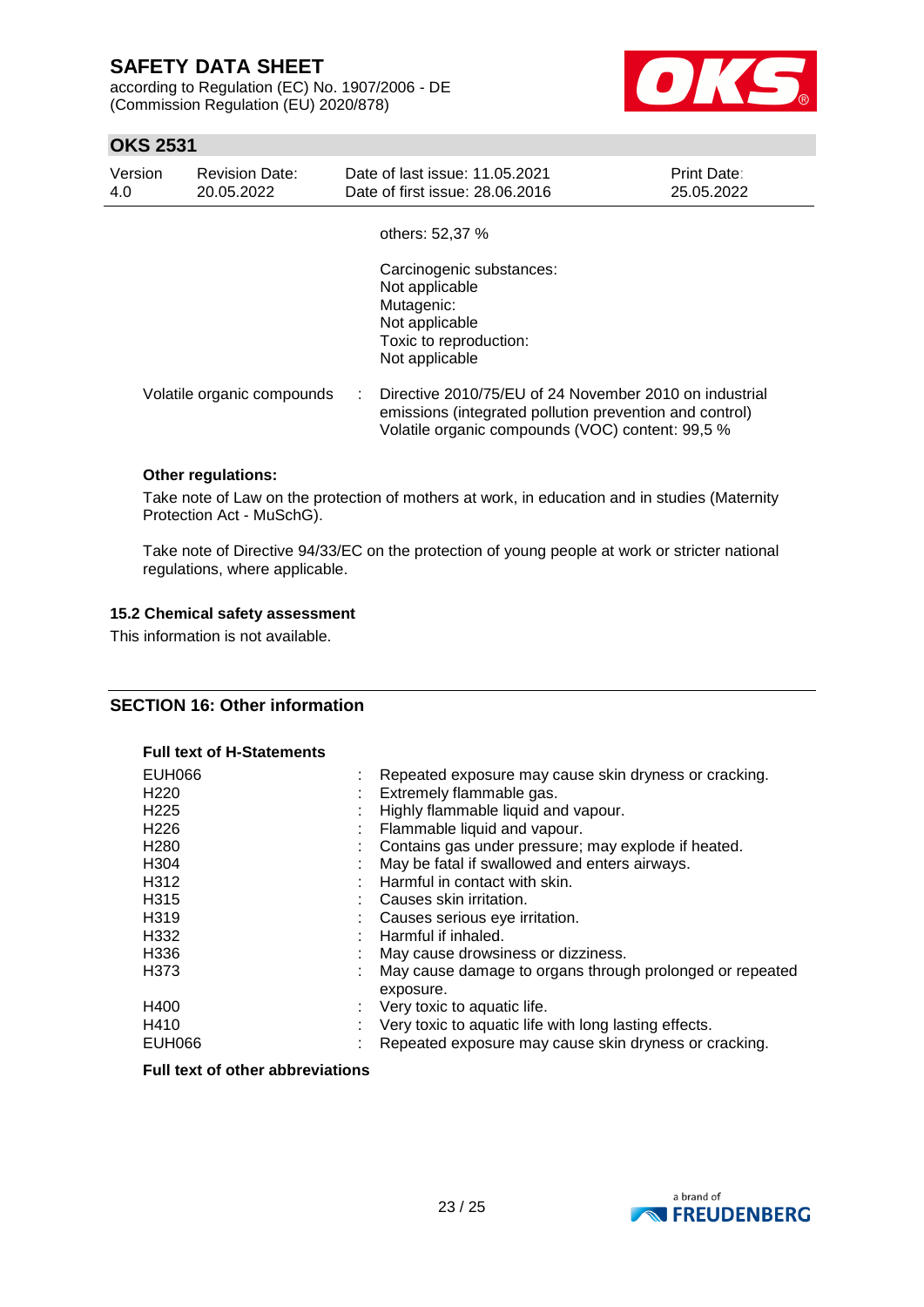according to Regulation (EC) No. 1907/2006 - DE (Commission Regulation (EU) 2020/878)



## **OKS 2531**

| Version<br>4.0  | <b>Revision Date:</b><br>20.05.2022 | Date of last issue: 11.05.2021<br>Date of first issue: 28,06,2016                                                                                                                                                                                                                                                                                                                                                                                                                                                                                        | Print Date:<br>25.05.2022 |
|-----------------|-------------------------------------|----------------------------------------------------------------------------------------------------------------------------------------------------------------------------------------------------------------------------------------------------------------------------------------------------------------------------------------------------------------------------------------------------------------------------------------------------------------------------------------------------------------------------------------------------------|---------------------------|
|                 |                                     |                                                                                                                                                                                                                                                                                                                                                                                                                                                                                                                                                          |                           |
| Note C          |                                     | Some organic substances may be marketed either in a specif-<br>ic isomeric form or as a mixture of several isomers. In this<br>case the supplier must state on the label whether the sub-<br>stance is a specific isomer or a mixture of isomers.                                                                                                                                                                                                                                                                                                        |                           |
|                 | Note U (table 3.1)                  | When put on the market gases have to be classified as "Gas-<br>es under pressure", in one of the groups compressed gas,<br>liquefied gas, refrigerated liquefied gas or dissolved gas. The<br>group depends on the physical state in which the gas is pack-<br>aged and therefore has to be assigned case by case. The<br>following codes are assigned: Press. Gas (Comp.) Press. Gas<br>(Liq.) Press. Gas (Ref. Liq.) Press. Gas (Diss.) Aerosols shall<br>not be classified as gases under pressure (See Annex I, Part<br>2, Section 2.3.2.1, Note 2). |                           |
| 2000/39/EC      |                                     | Europe. Commission Directive 2000/39/EC establishing a first<br>list of indicative occupational exposure limit values                                                                                                                                                                                                                                                                                                                                                                                                                                    |                           |
|                 | DE TRGS 900                         | Germany. TRGS 900 - Occupational exposure limit values.                                                                                                                                                                                                                                                                                                                                                                                                                                                                                                  |                           |
| <b>TRGS 903</b> |                                     | TRGS 903 - Biological limit values                                                                                                                                                                                                                                                                                                                                                                                                                                                                                                                       |                           |
|                 | 2000/39/EC / TWA                    | Limit Value - eight hours                                                                                                                                                                                                                                                                                                                                                                                                                                                                                                                                |                           |
|                 | 2000/39/EC / STEL                   | Short term exposure limit                                                                                                                                                                                                                                                                                                                                                                                                                                                                                                                                |                           |
|                 | DE TRGS 900 / AGW                   | <b>Time Weighted Average</b>                                                                                                                                                                                                                                                                                                                                                                                                                                                                                                                             |                           |

ADN - European Agreement concerning the International Carriage of Dangerous Goods by Inland Waterways; ADR - Agreement concerning the International Carriage of Dangerous Goods by Road; AIIC - Australian Inventory of Industrial Chemicals; ASTM - American Society for the Testing of Materials; bw - Body weight; CLP - Classification Labelling Packaging Regulation; Regulation (EC) No 1272/2008; CMR - Carcinogen, Mutagen or Reproductive Toxicant; DIN - Standard of the German Institute for Standardisation; DSL - Domestic Substances List (Canada); ECHA - European Chemicals Agency; EC-Number - European Community number; ECx - Concentration associated with x% response; ELx - Loading rate associated with x% response; EmS - Emergency Schedule; ENCS - Existing and New Chemical Substances (Japan); ErCx - Concentration associated with x% growth rate response; GHS - Globally Harmonized System; GLP - Good Laboratory Practice; IARC - International Agency for Research on Cancer; IATA - International Air Transport Association; IBC - International Code for the Construction and Equipment of Ships carrying Dangerous Chemicals in Bulk; IC50 - Half maximal inhibitory concentration; ICAO - International Civil Aviation Organization; IECSC - Inventory of Existing Chemical Substances in China; IMDG - International Maritime Dangerous Goods; IMO - International Maritime Organization; ISHL - Industrial Safety and Health Law (Japan); ISO - International Organisation for Standardization; KECI - Korea Existing Chemicals Inventory; LC50 - Lethal Concentration to 50 % of a test population; LD50 - Lethal Dose to 50% of a test population (Median Lethal Dose); MARPOL - International Convention for the Prevention of Pollution from Ships; n.o.s. - Not Otherwise Specified; NO(A)EC - No Observed (Adverse) Effect Concentration; NO(A)EL - No Observed (Adverse) Effect Level; NOELR - No Observable Effect Loading Rate; NZIoC - New Zealand Inventory of Chemicals; OECD - Organization for Economic Co-operation and Development; OPPTS - Office of Chemical Safety and Pollution Prevention; PBT - Persistent, Bioaccumulative and Toxic substance; PICCS - Philippines Inventory of Chemicals and Chemical Substances; (Q)SAR - (Quantitative) Structure Activity Relationship; REACH - Regulation (EC) No 1907/2006 of the European Parliament and of the Council concerning the Registration, Evaluation, Authorisation and Restriction of Chemicals; RID - Regulations concerning the International Carriage of Dangerous Goods by Rail; SADT - Self-Accelerating Decomposition Temperature; SDS - Safety Data Sheet; SVHC - Substance of Very High Concern; TCSI - Taiwan Chemical Substance Inventory; TECI - Thailand Existing Chemicals Inventory; TRGS - Technical Rule for Hazardous Substances; TSCA